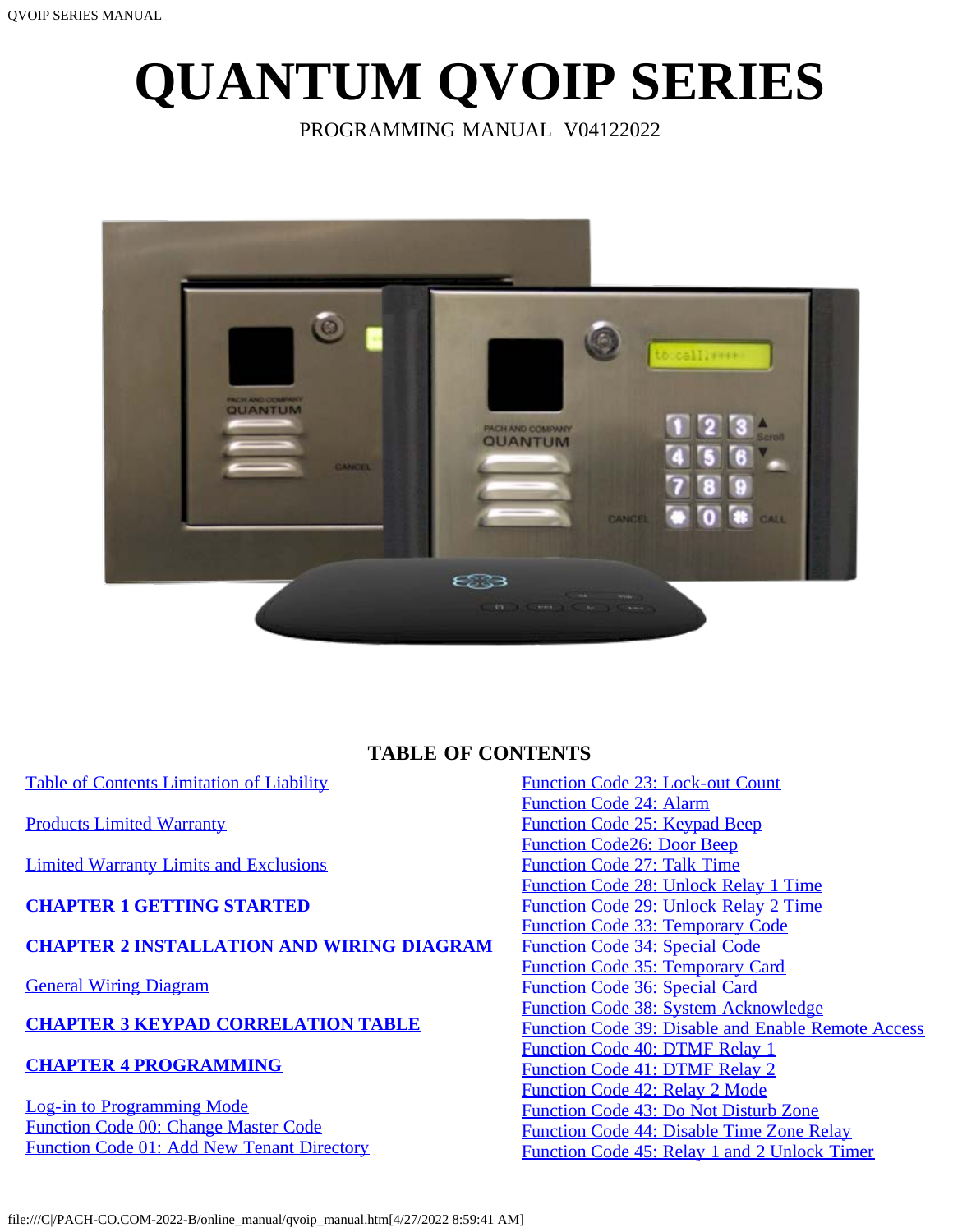[Function Code 02: Edit Existing Directory](#page-6-1) [Function Code 03: Delete Tenant Directory](#page-7-0) [Function Code 04: Clear All Tenant Directories](#page-7-1) [Function Code 05: Enable or disable Call](#page-8-0)  [Function Code 06: Add New Access Code](#page-8-1) [Function Code 07: Delete Access Code](#page-9-0) [Function Code 08: Clear All Access Codes](#page-9-1) [Function Code 09: Access Code Digit](#page-10-0) [Function Code 10: Add Card](#page-0-0) [Function Code 11: Delete Card](#page-11-0) [Function Code 12: Clear All Cards](#page-12-0) [Function Code 13: Set Time](#page-12-1) [Function Code 14: Set Date](#page-12-2) [Function Code 15: Initializing Event Recording](#page-13-0) [Function Code 16: Auto Unlock Schedule \(AUS\)](#page-13-1) [Function Code 17: Time Zone \(TMZ\)](#page-14-0) [Function Code 18: Holiday Zone \(HLD\)](#page-15-0) [Function Code 19: Directory Digit](#page-16-0) [Function Code 20: AUXIN1](#page-16-1) [Function Code 21: AUXIN2](#page-16-2) [Function Code 22: Do Not Disturb](#page-17-1)

[Function Code 46: Firmware Version](#page-28-1) [Function Code 48: PBX Enable](#page-28-2) [Function Code 49: Edit Existing Access Code,](#page-29-0) [Temporary Code and Special Code](#page-29-0) [Function 50: Erase Memory to Factory Default](#page-29-1) [Function Code 51: Welcome Screen](#page-30-0)

#### **[CHAPTER 5 OPERATIONS](#page-30-1)**

[Call from the System](#page-30-2) [Opening Door Remotely](#page-30-3) [Opening Door Using Access Code, Temporary Code](#page-31-0) [and Special Code](#page-31-0) [Opening Door Using Card, Temporary Card, and](#page-31-1) [Special Card](#page-31-1) [Extending Talk Time](#page-31-2) [Call the System from Remote Location](#page-0-0)

# [CHAPTER 6 QWCM](#page-32-0)

#### <span id="page-1-0"></span>**LIMITATIONS OF LIABILITY**



This manual is subject to change without notice.

Pach and Company is not liable for any errors that might occur from use of this document, nor is any commitment to update the information herein implied.

Pach and Company does not assume any liability for any damages, which may arise in installation or use of the Quantum QVOIP Series Pach and Company does not assume liability for any incompatibility between the Quantum QVOIP Series and users devices.

Pach & Company reserves the right to make changes without prior notice to any products in order to improve reliability, function or design.

#### <span id="page-1-1"></span>**PRODUCTS LIMITED WARRANTY**



If your product does not work properly because of a defect in materials or workmanship, Pach and Company (referred to as the warrantor) will, for the length of the period indicated on the chart below, which starts with the date of original purchase (Limited Warranty Period), at its option either (a) repair your product with new or refurbished parts or (b) advance replacement with new or refurbished product. The decision to repair or advance replacement will be made by the warrantor. Advance replacement will be ship UPS ground under the warranty period with no charge. *The defective product must be return to Pach and Company within 15 days after receiving the advanced replacement otherwise you will be billed the full amount.*

**Parts:** Two (2) year, does not cover parts needed to re-install the product by the installer Labor: Two (2) year, does not cover installation labor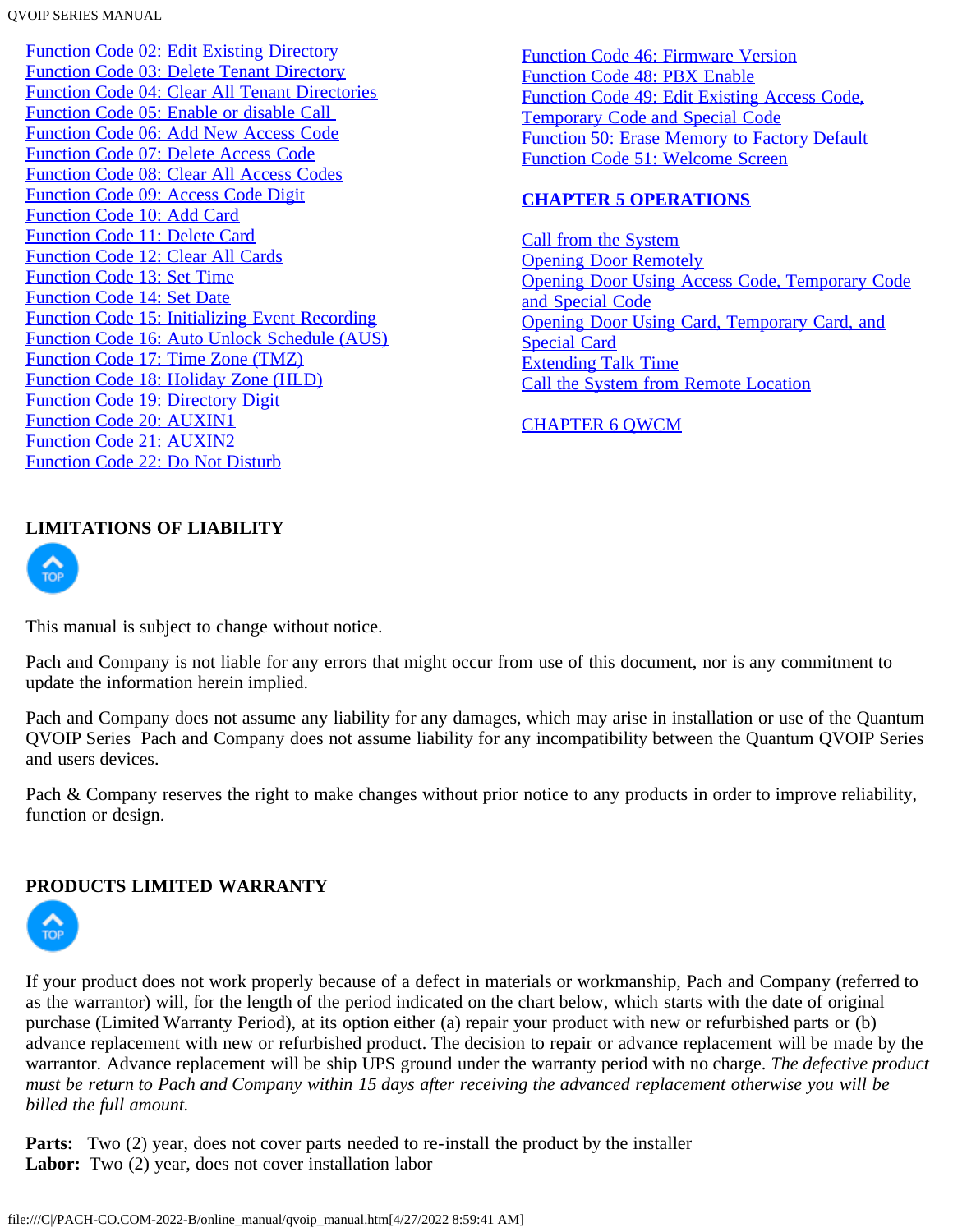Cards, Fobs and Transmitters warranted for 90 days

# <span id="page-2-0"></span>**LIMITED WARRANTY LIMITS AND EXCLUSIONS**



This limited warranty **ONLY COVERS** failures due to defects in materials or workmanship, and **DOES NOT COVER** normal wear and tear or cosmetic damage.

The Limited Warranty **ALSO DOES NOT COVER** damages which occurred in shipment, or failures which result from accidents, misuse, abuse, neglect, bug infestation, mishandling, misapplication, alteration, faulty installation, setup adjustment, misadjustment of consumer controls, improper maintenance, power line surge, lightning damage, modification, introduction to sand, humidity or liquids or product has been installed by non-license installer or damage that is attributable to acts of God.

**ADVANCE REPLACEMENT** can only be issued by Pach and Company Technical Department free of charge and transport by standard transportation (UPS Ground, Standard US mail, whichever is applicable). Our Technical Department has the right to decline advance replacement. It is your responsibility to return the defective part at your cost.

**THERE ARE NO EXPRESS WARRANTIES EXCEPT AS LISTED UNDER LIMITED WARRANTY COVERAGE . THE WARRANTOR IS NOT LIABLE FOR INCIDENTAL OR CONSEQUENTIAL DAMAGES RESULTING FROM THE USE OF THIS PRODUCT, OR RISING OUT OF ANY BREACH OF THIS LIMITED WARRANTY.** (As examples, this excludes damages for lost time, lost calls or messages, cost of having a unit removed or re-install if applicable, travel to and from the servicer.

# **ALL EXPRESS AND IMPLIED WARRATIES, INCLUDING THE WARRANTY OF MERCHANTABILITY, ARE LIMITED TO THE PERIOD OF THE LIMITED WARRANTY.**

Some states do not allow the exclusion or limitation of incidental or consequential damages, or limitation on how long an implied warranty lasts, so the exclusions may not apply to you.

This Limited Warranty gives you specific legal rights and you may also have other rights which vary from state to state. If a problem with this product develops during or after the Limited Warranty period, you may contact your dealer/installer. If the problem is not handled to your satisfaction, then call Pach and Company at 1-888-678-7224.

# **PARTS AND SERVICE, WHICH ARE NOT COVERED BY LIMITED WARRANTY, ARE YOUR RESPOSIBILITY.**

#### <span id="page-2-1"></span>**[CHAPTER 1](#page-0-0)**

**[Getting](#page-0-1) Started**



#### **Introduction**

Pach & Company thanks and congratulates you on the purchase of your Quantum QVOIP Series Telephone Entry Access Control Systems.

The manual is designed to guide you through the proper programming and use of the Quantum QVOIP Series It is important for you to read and follow the manual completely.

The product comes with two years Limited Warranty, see above for more detail

#### **Description**

The Quantum QVOIP Series is multi tenant telephone entry system.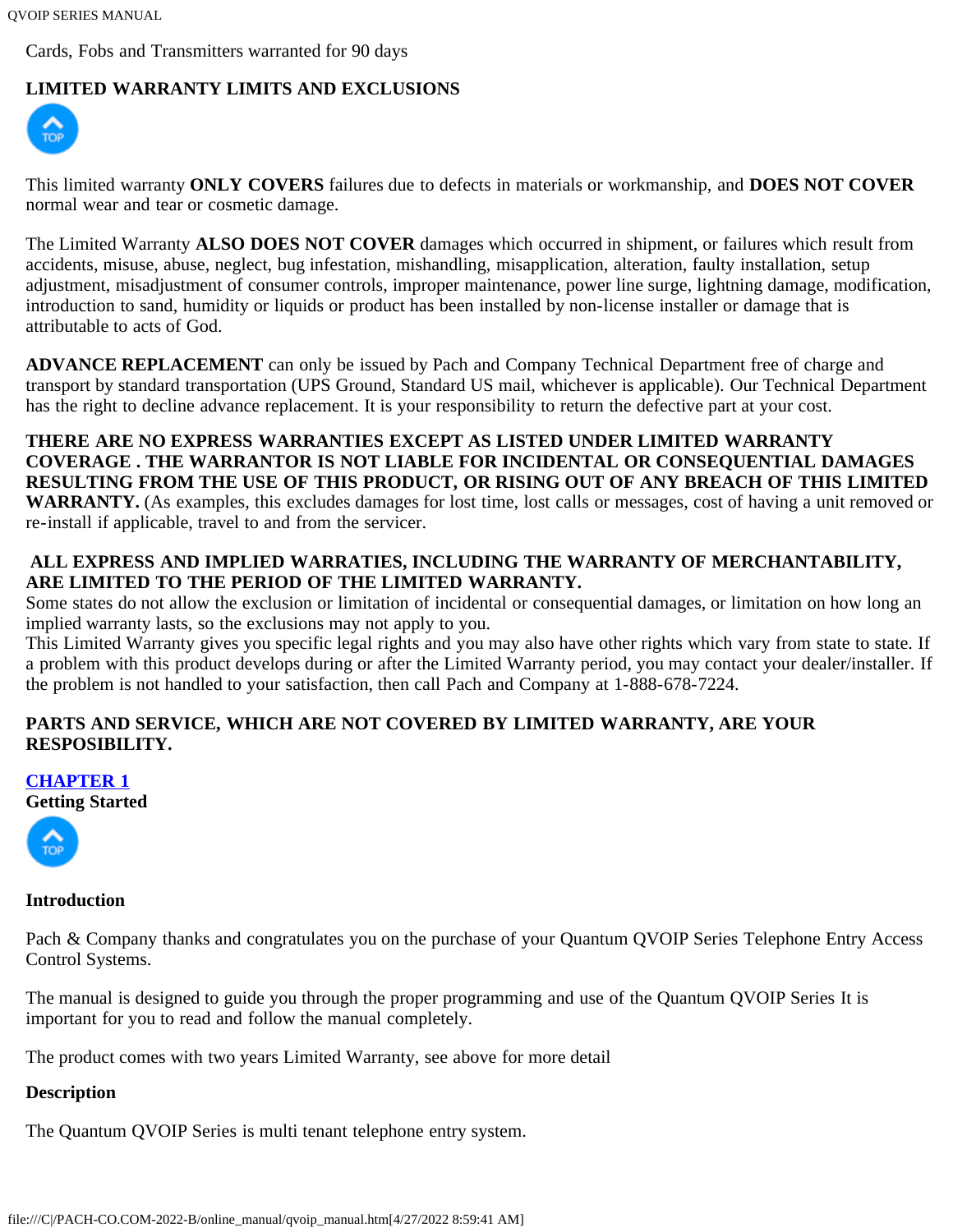Analog dial tone is supplied by AATA2

Capacity 600 tenants, 3000 cards and 3000 codes.

#### **Specification**

**Input power**: 12VAC 40VA (12VAC supplied) or 12VDC 3.0A **Minimal Current consumption**: 750-100mA **DIMENSION:** 9-13/16"(H) x 11-13/16"(W) x 3-1/2"(D) 1x16 Liquid Crystal Display (LCD) Built-in 26 Bit Wiegand Card Reader RS-485 for Satellite system (up to eight satellite) Two on-board relays Two Auxiliary inputs Two Door Sensors Operating environment 10ºF-140ºF Relative Humidity 0%-95% non-condensing Double 3/4" knocks-out on the back and bottom panel

#### **Features**

Web Based programming Event recording Automatic Enrollment 600 tenants, 3000 cards, 3000 access codes 20 programmable time zones, 10 programmable auto-unlock schedules and 20 holiday schedules 10 programmable temporary cards and access codes for limited use 10 programmable unlock hold cards and access codes

#### **Accessories and Replacement parts**

Visit our web site [www.pach-co.com](http://www.pach-co.com/)

For missing part(s) call at (888) 678-7224, Monday-Friday 7:30 AM -4:00 PM Pacific Standard Time.

# <span id="page-3-0"></span>**CHAPTER 2 [Installa](#page-0-1)tion and Wiring Diagram**



Follow the wiring diagram carefully. Improper installation will void the warranty. *Please call technical support in case you have any difficulties during the installation*. Click the selection below for different applications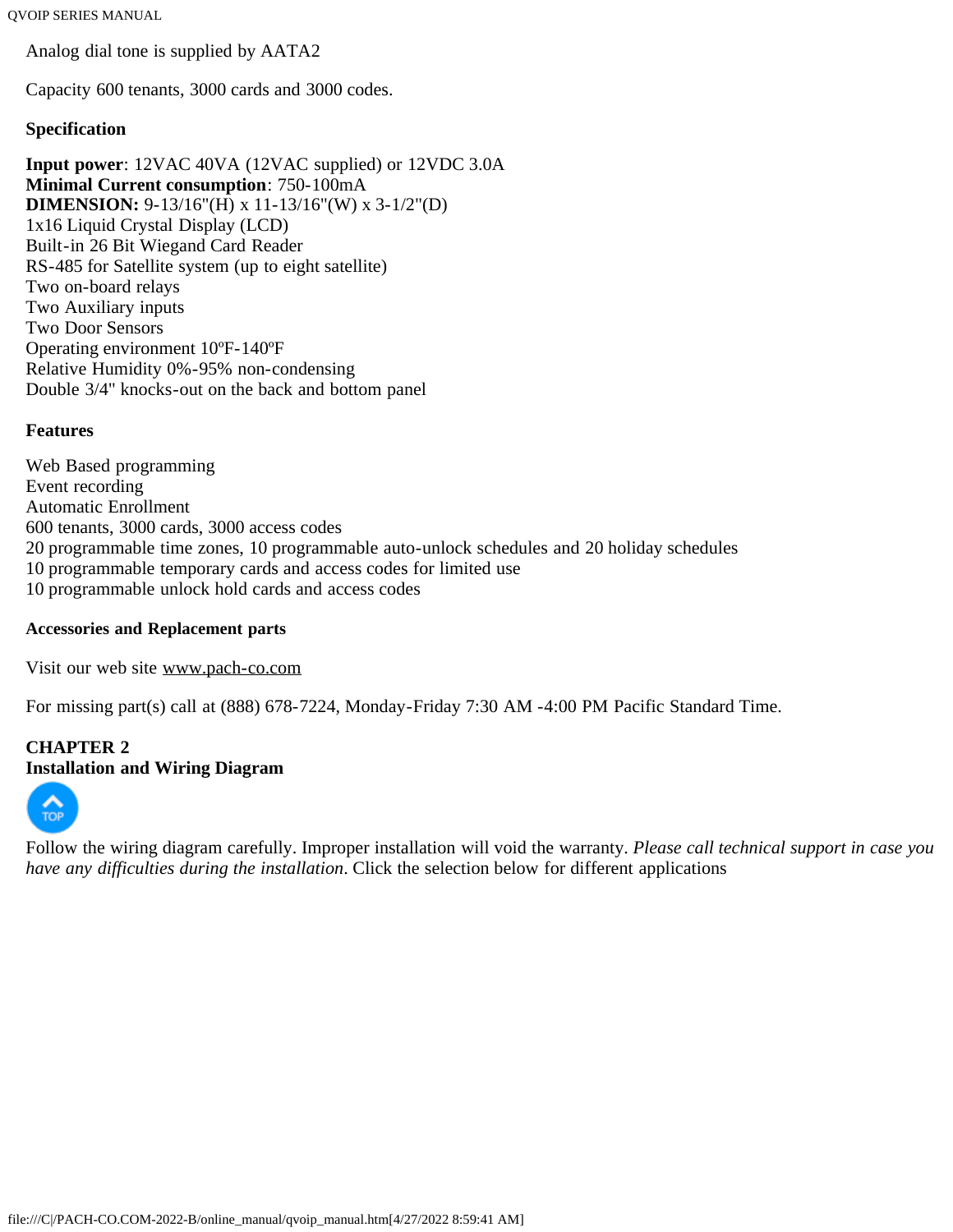

- 1. **AC1 and AC2**, Input Power 12VAC 40VA (supplied) or 12VDC 3.0A (not supplied). Measurement voltage under load must be 12.50-14.00 VAC (AC Transformer) or 13.50-14.00 VDC (DC power supply)
- 2. **BAT and GND**, Battery backup 12VDC 4.5Ahr.
- 3. **DOOR 2**, Dry contact relay for door strike or gate operator (must use separate power supply for the door strike)
- 4. **DOOR 1**, Dry contatctrelay for door strike or gate operator (must use separate power supply for the door strike)
- 5. **NTEL1 and NTEL**2, Telephone Out loop to next system (if more than one system and sharing the phone line)
- 6. **CO1 and CO2**, Analog Dial Tone telephone input.
- 7. **AUX1, AUX2 and GND**, Connect input device such exit switch, postal lock, etc.
- 8. **DOORS1, DOORS2, GND**, Door Sensor, connect to door swicth to monitor door opening and closing.
- 9. **RS-485**, Slave units connection, up to 8 slave units.
- 10. **26-BIT Wiegand Input**
- 11. **12VDC and GND,** Factory use only to power the QWCM
- 12. **AATA2**, Power (5VDC 3A supplied)
- 13. **INTERNET**, Connect to a Router
- 14. N/A
- 15. **RJ11 ANALOG DIAL TONE**, Coonect to No. 6
- 16. **QWCM**, Power and Communication connector, Do Not remove the connector with the power On.
- 17. **QWCM ETHERNET PORT**, Connect to the Router or Switch
- 18. **RS232**, Communication port, Do Not remove the connector with the power On
- 19. **MASTER CODE RETRIEVAL BUTTO**N, Press and release then press 00# to retrieve the current Master Code.
- 20. **VOLUME ADJUSMENT**, Counter clockwise to increase volume, Clockwise to decrease volume.

Assuming all wiring has been done properly according to [chapter 2](#page-3-0) then turn the system On using the power switch as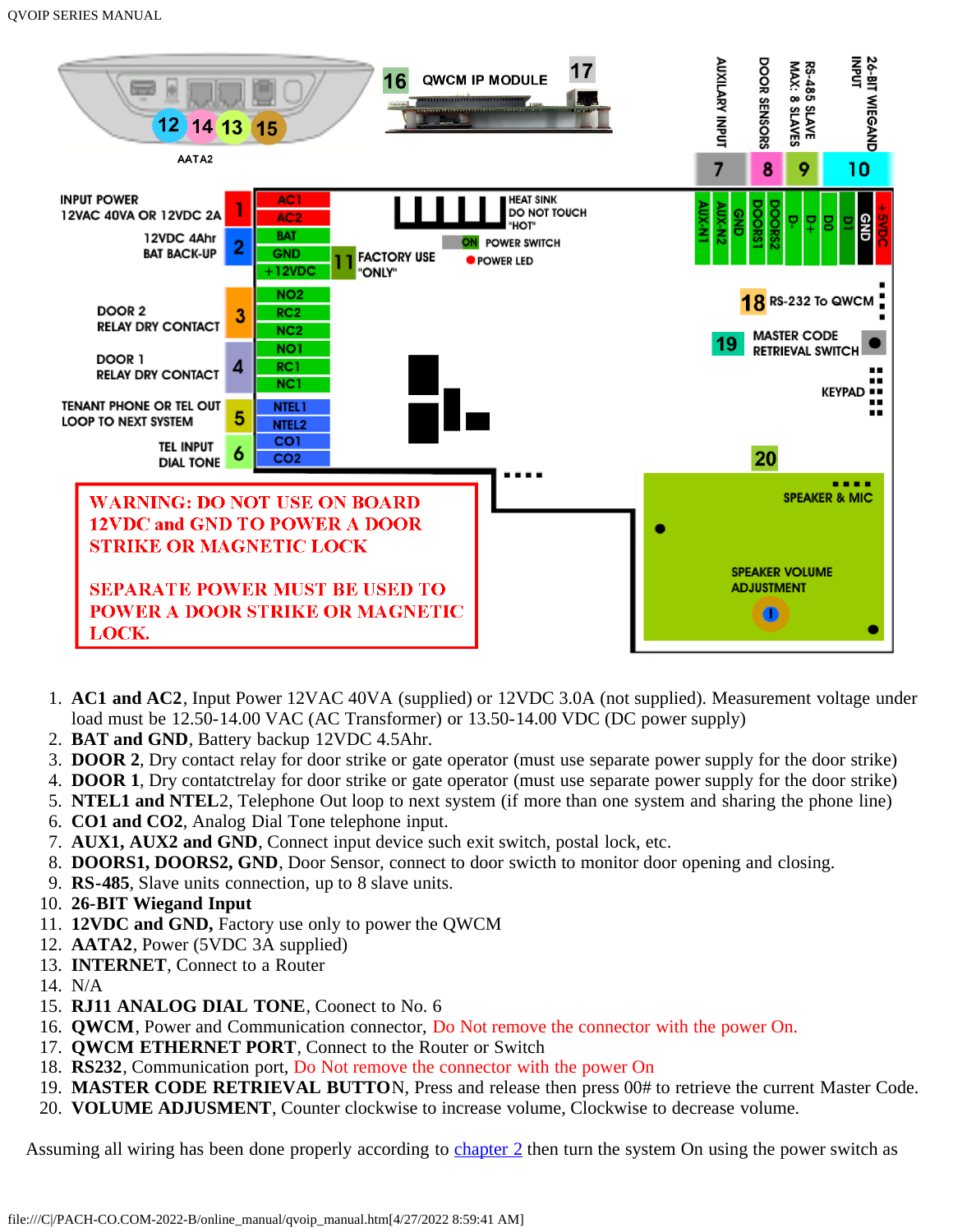```
QVOIP SERIES MANUAL
```
shown above on diagram. The LCD will display as below

**LCD Display OK --- Flash OK --- RTC OK --- DTMF OK --- INIT START --- INIT COMPLTE --- SCROLLING**

<span id="page-5-0"></span>**CHAPTER 3 [Keypad](#page-0-1) Correlation Table**



The QR5 buttons are lighted. Below are the correlation table for each key.



# <span id="page-5-1"></span>**CHAPTER 4 [Program](#page-0-1)ming**



#### <span id="page-5-2"></span>**[Log-in](#page-0-1) to Programming Mode**



- 1. Press 0 and # simultaneously, then release, the welcome screen will stop scrolling.
- 2. Enter 4-digit master code (default=0000) then press # (if you do not know the master code, see [chapter 2 step 8\)](#page-3-0)

**SELECT FUN:** 

#### <span id="page-5-3"></span>**Function Code 00 - Change Master Code**

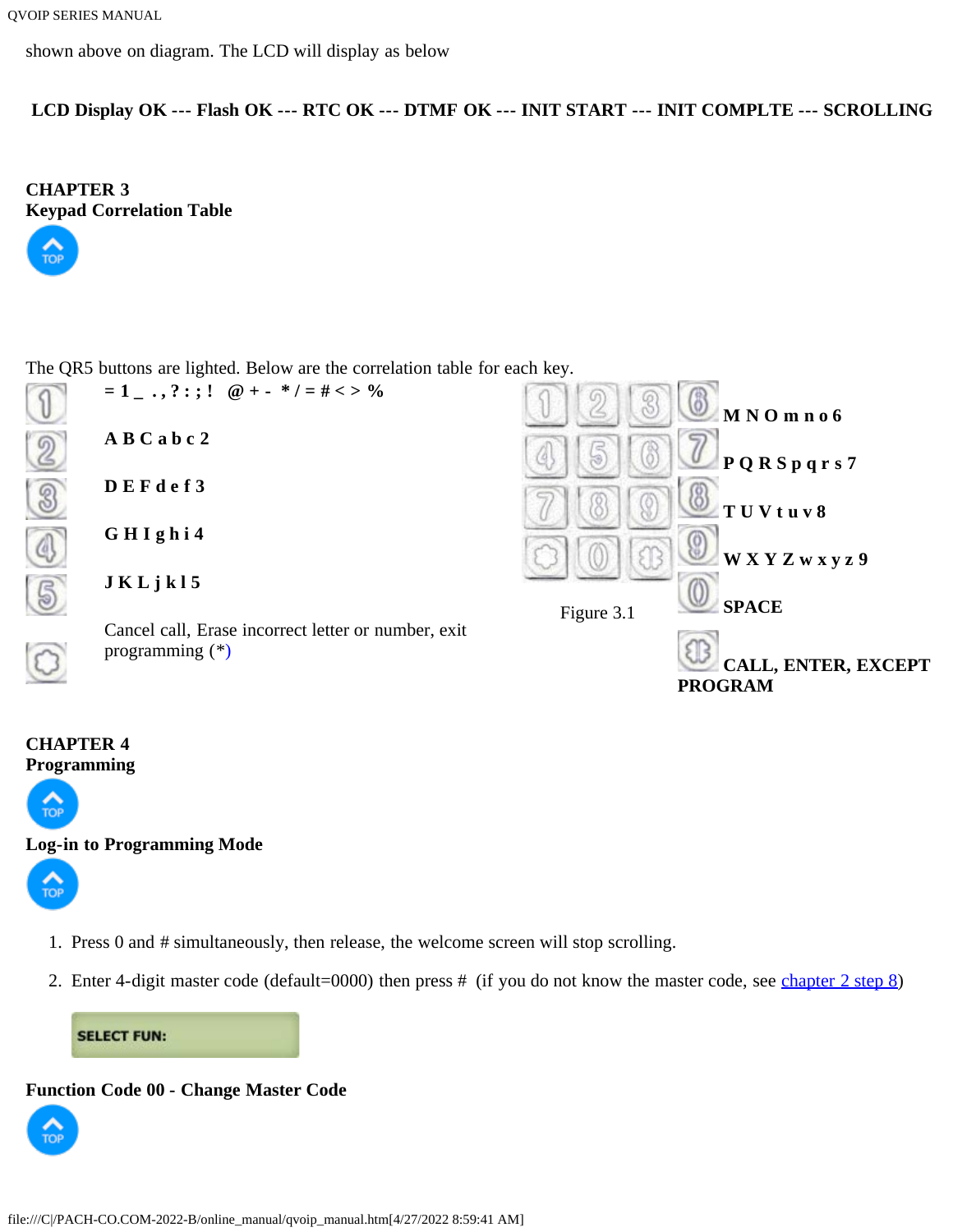- 1. [Log-in to programming](#page-5-2)
- 2. Enter 00 then #

**MASTER CODE:0000** 

3. Enter new master code then press #

#### <span id="page-6-0"></span>**[Functio](#page-0-1)n code 01 - Add New Tenant Directory**



*A tenant directory consists of directory code (2, 3 or 4 digits depending on the setup, see [fucntion code 19\)](#page-16-0), tenant's name and phone number.*

- 1. [Log-in to programming](#page-5-2)
- 2. Enter 01 then #



<span id="page-6-2"></span>3. Enter directory number *(2, 3 or 4 digits depending on the setup, see function code 19)* then #



4. Enter name up to 16 characters (*name can be a person name, apartment number, etc*., *directory is sorted in alphabetical order*) then press #



5. Enter the tenant phone number up to 16-digit (*land line, VOIP or cellular number, i.e: 9494982951)* then press #.

# [Return to step 3 to enter another tenant directory](#page-6-2)

#### <span id="page-6-1"></span>**[Functio](#page-0-1)n Code 02 - Edit Existing Tenant Directory**



- 1. [Log-in to programming](#page-5-2)
- 2. Enter 02 then #, the display will show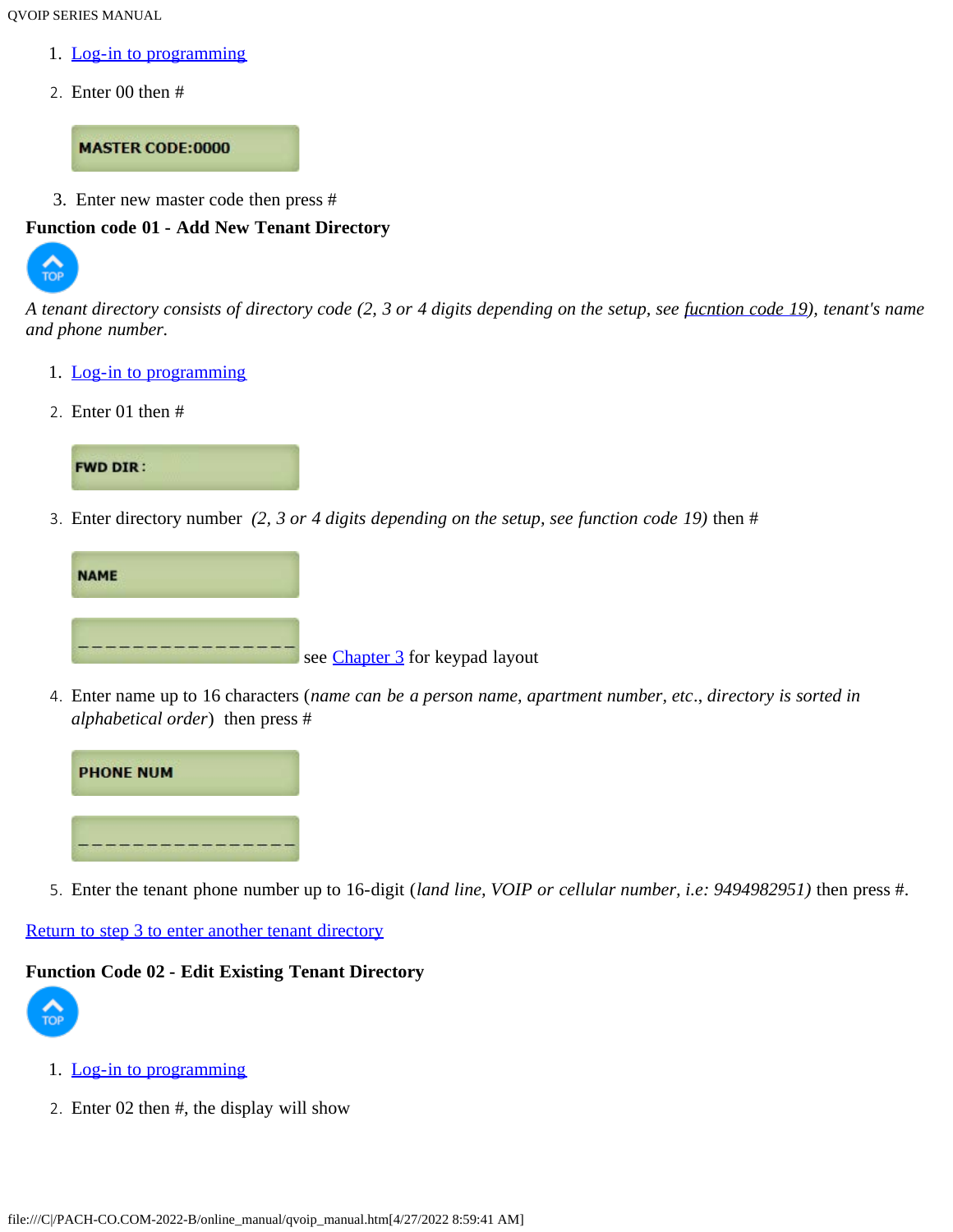**FWD DIR:** 

3. Enter tenant directory number to be edited then #



see [Chapter 3](#page-5-0) for keypad layout

4. Enter the a new tenant phone number up to 16-digit then press # or *press* # *to keep the existing phone number*.

[Return to step 3 to edit another tenant directory](#page-0-0)

#### <span id="page-7-0"></span>**Function Code 03 - Delete Tenant Directory**



- 1. [Log-in to programming](#page-5-2)
- 2. Enter 03 then #



3. Enter the tenant directory to be deleted then press #

**DELETED** if directory exists **NOT EXIST** if directory does not exist

#### <span id="page-7-1"></span>**Function Code 04 - Clear All Tenant Directories**



- 1. [Log-in to programming](#page-5-2)
- 2. Enter 04 then #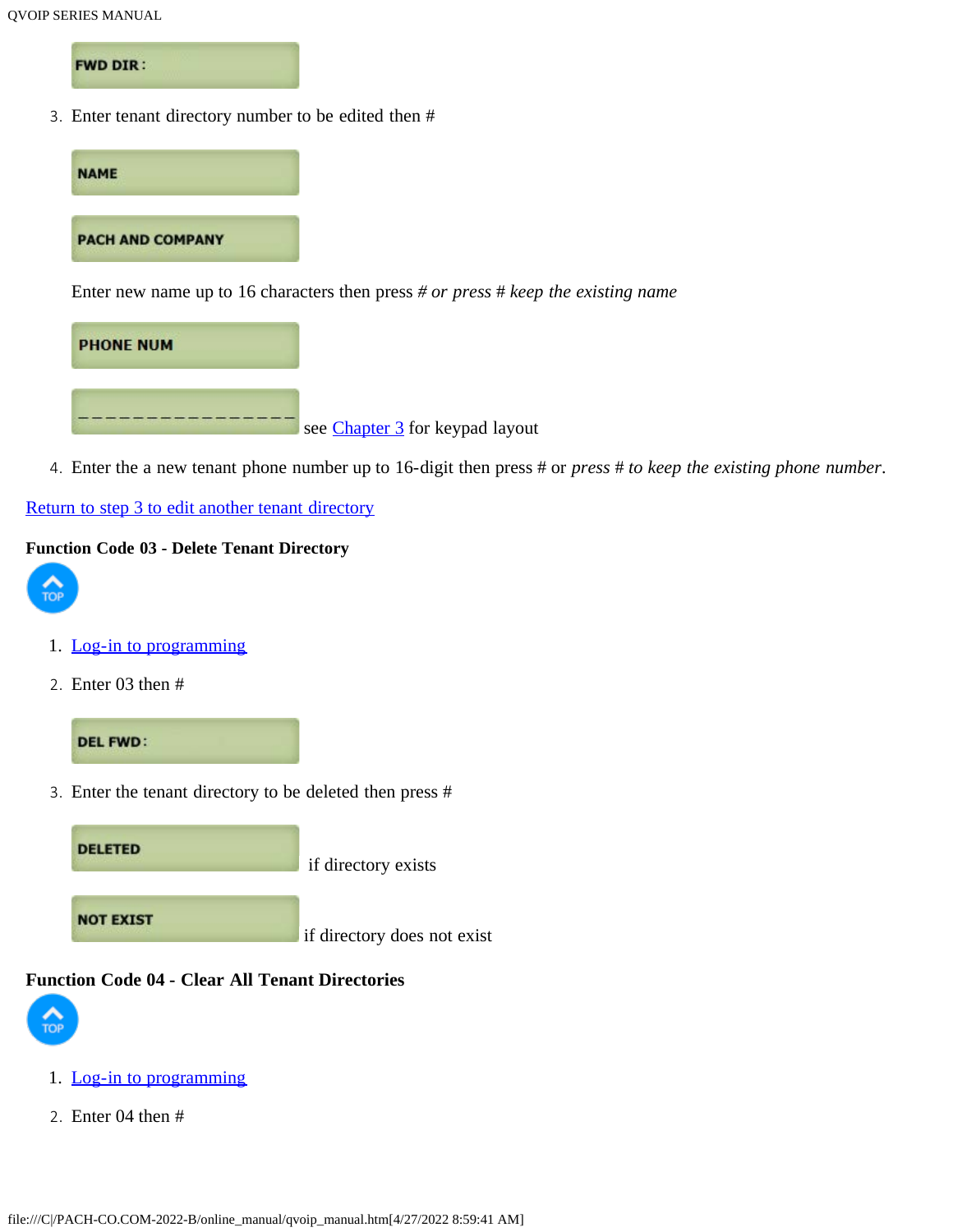#### CLR ALL FWD(1):

- 3. Do the following:
	- Press 1 (to clear all directories) then press #
	- Press \* to cancel

**ALL CLR** 

#### <span id="page-8-0"></span>**Function Code 05 - Call Forwarding**



Enable or disable call. Default setting= 1 (enable). If 1 (disable) is selected, the system can't make calls

- 1. [Log-in to programming](#page-5-2)
- 2. Enter 05 then #



3. Enter 0= disable (default) pr 1= enable then press  $#$ 

#### <span id="page-8-1"></span>**Function Code 06 - Add New Access Code**



*An access code is a keyless entry code to open the door. An access code can be programmed in 4, 5 ,6,7, or 8 digits, see [function code 09](#page-10-0) to change the access code digit.*

- 1. [Log-in to programming](#page-5-2)
- 2. Enter 06 then #

# **NEWCODE:**

<span id="page-8-2"></span>3. Enter the access code (4-8 digit, see [function code 09](#page-10-0) ), then press #



4. Enter name up to 16 characters, then press #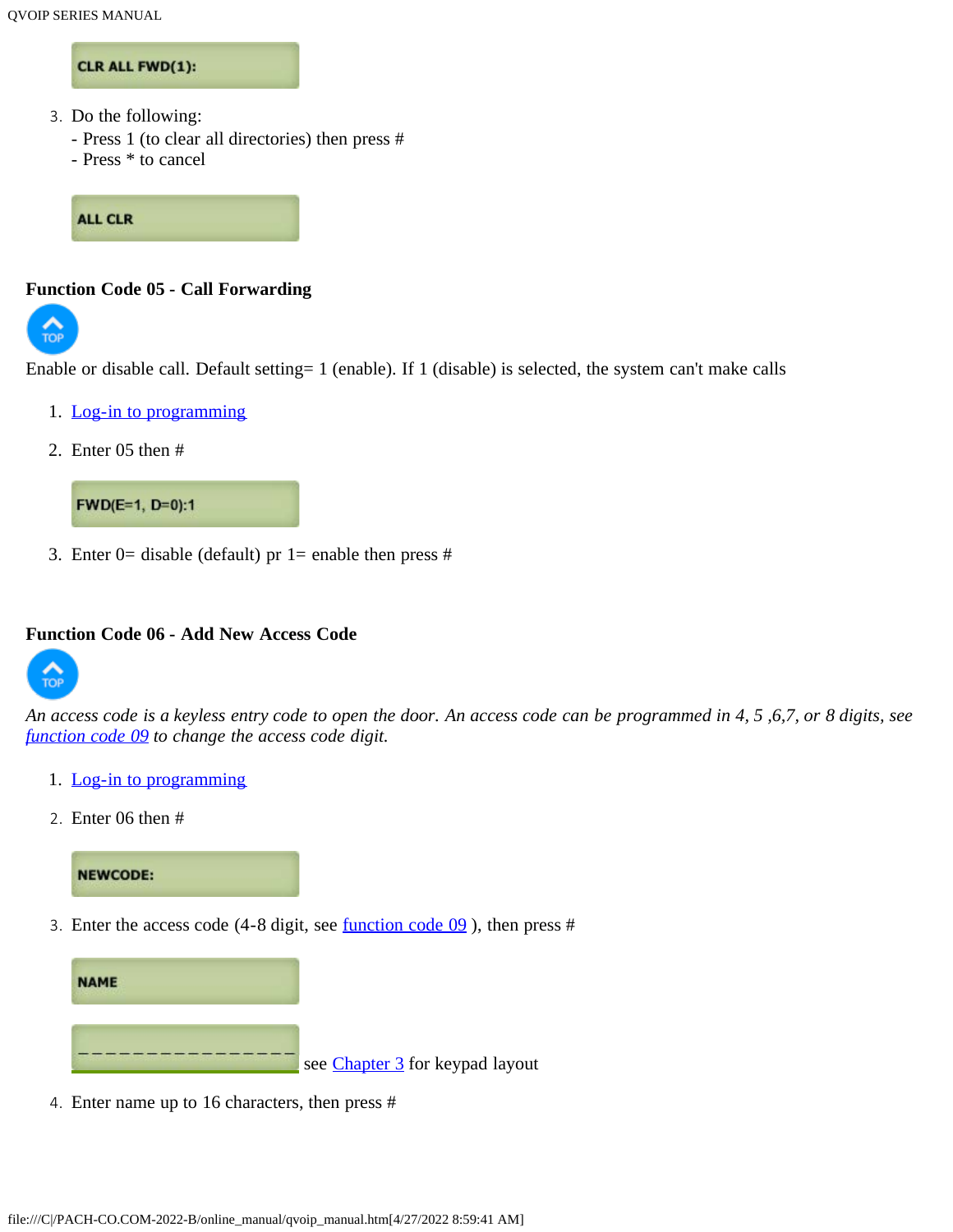DOOR(1,2,3):

5. Enter door 1 or 2, or 3 for both, then press #



<span id="page-9-2"></span>6. Enter time zone 1-3 then press #



7. Enter 00 (*24 hours*) - 20 see [function code 17](#page-14-0) then press #



8. Enter satellite system ID 0-7 (enter 0 if no satellite system connected to the main system) then press #



9. Enter

 $0=$  no more additional time zone then press # and return to [step 3](#page-8-2) to program another access code 1= add additional time zone then press  $#$  and return to [step 6](#page-9-2)

**\*** = exit programming

#### <span id="page-9-0"></span>**Function Code 07 - Delete Access Code**



- 1. [Log-in to programming](#page-5-2)
- 2. Enter 07 then #

 $DELCODE:_{---}$ 

3. Enter code to be deleted then press #



Repeat this step to delete another code

# <span id="page-9-1"></span>**Function Code 08 - Clear All Access Codes**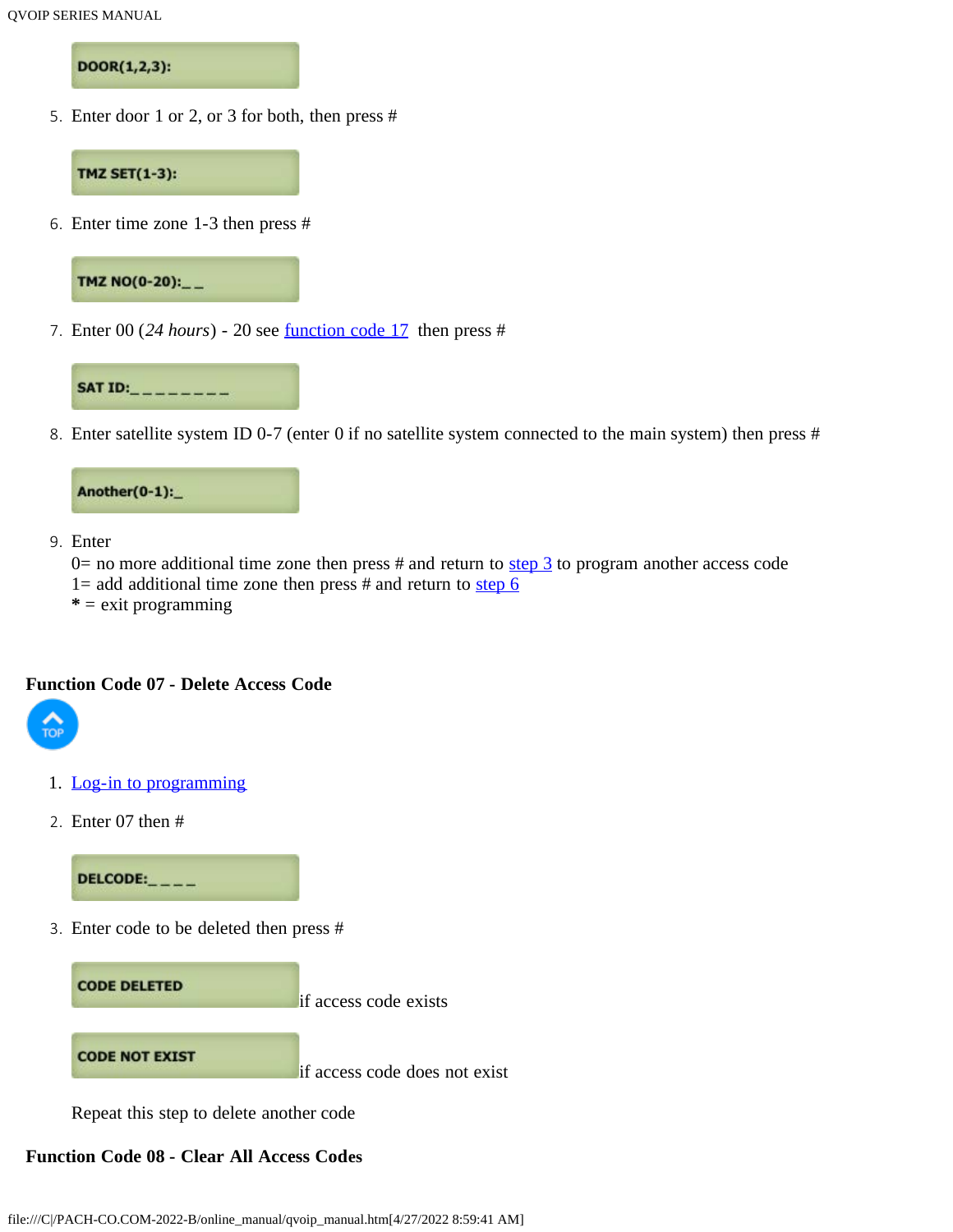

- 1. [Log-in to programming](#page-5-2)
- 2. Enter 07 then #

CLR ALL CODE(1)\_

3. Enter

1 to clear all access code then press #



\* to cancel

#### <span id="page-10-0"></span>**Function Code 09 - Access Code Digit**



- 1. [Log-in to programming](#page-5-2)
- 2. Enter 09 then #|

#### **CODE DIGIT: 4**

3. Enter 4, 5, 6, 7 or 8 (default setting is 4 digit) then press #

#### **Function Code 10 - Add Card**



- 1. [Log-in to programming](#page-5-2)
- 2. Enter 10 then #



3. Present the card or keyfob against the black window, the card or keyfob number will show on the display (or enter the last 8 digits of the number of the keyfob or card, then press #)

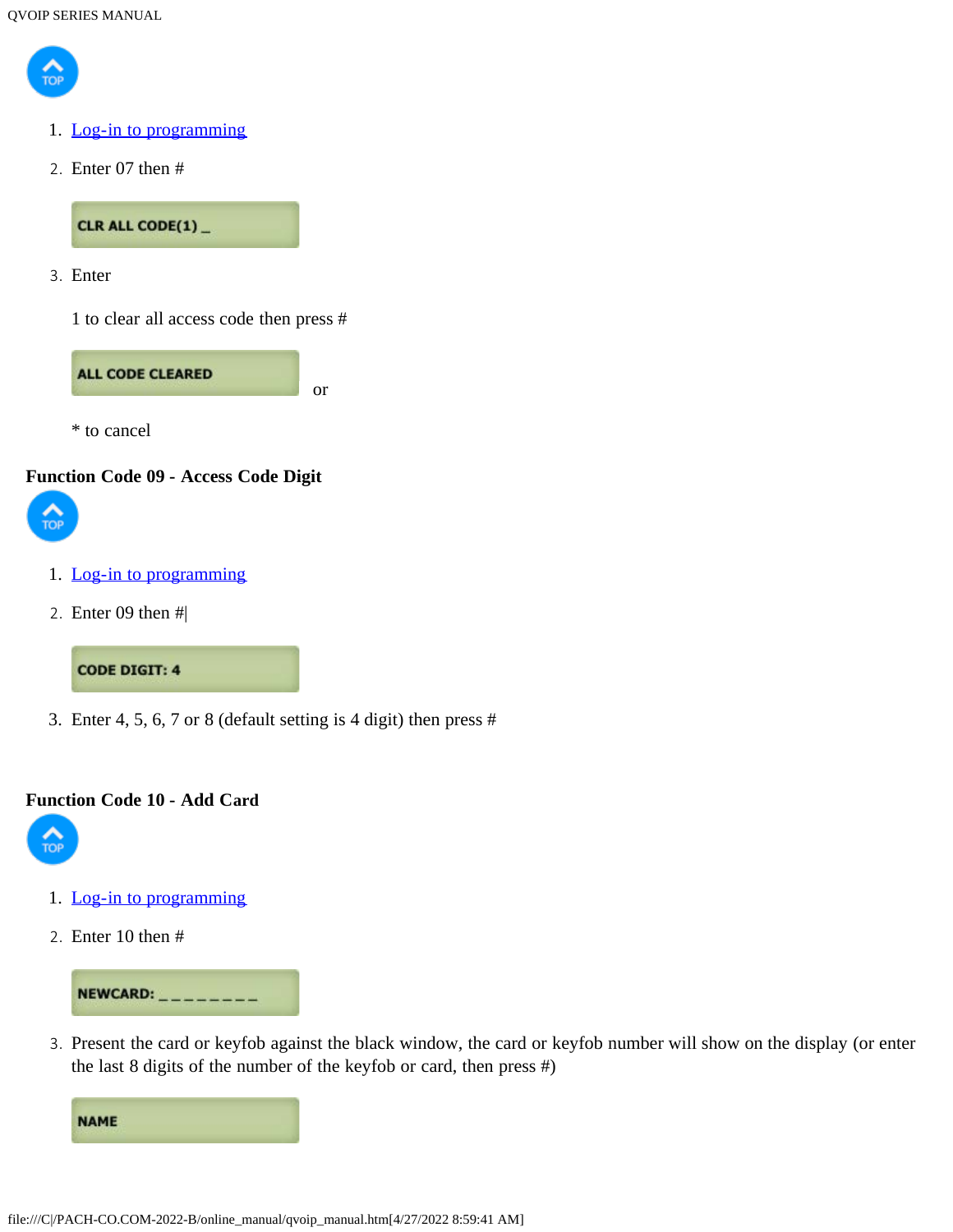see [Chapter 3](#page-5-0) for keypad layout

4. Enter name up to 16 characters then press #



5. Enter door 1 or 2, or 3 for both then press #



6. Enter time zone 1-3 then press #



7. Enter 00 (*24 hours*) - 20 see [function code 17](#page-14-0) then press #



8. Enter satellite system ID 0-7 (enter 0 if no satellite connected to the main system) then press #



- 9. Enter
	- 0= no more additional time zone then press # and return to  $\frac{\text{step 3}}{\text{step 3}}$  to add program another card
	- 1= add additional time zone then press  $#$  and return to [step 6](#page-9-2)
	- **\*** = exit programming

#### <span id="page-11-0"></span>**Function Code 11 - Delete Cards**



- 1. [Log-in to programming](#page-5-2)
- 2. Enter 11 then #



3. Present the card or keyfob against the black window, the number will show on the display (or enter the last 8-digits of the card or keyfob) then press #

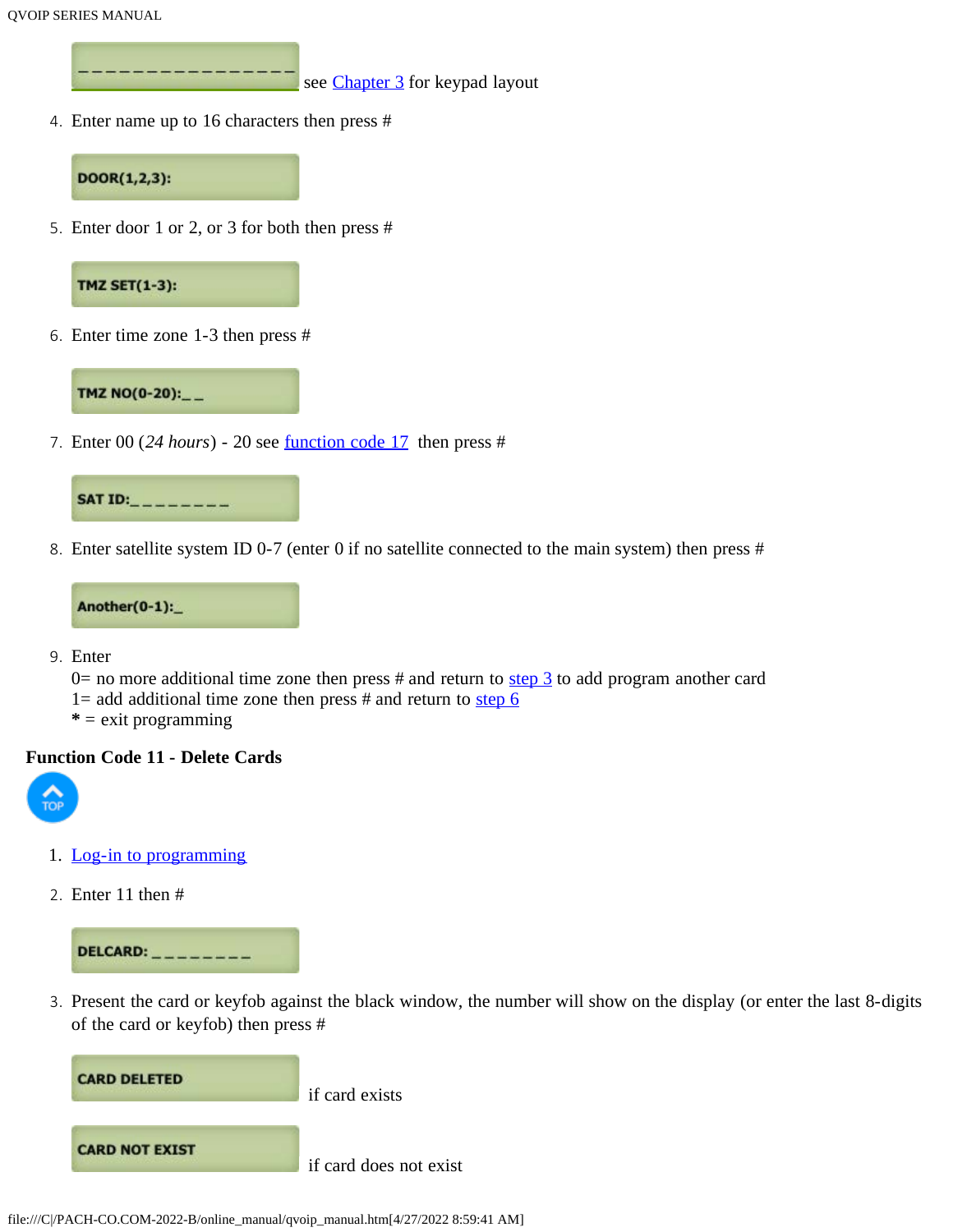Repeat this step to delete another code

# <span id="page-12-0"></span>**[Functio](#page-0-1)n Code 12 - Clear All Cards**



- 1. [Log-in to programming](#page-5-2)
- 2. Enter 12 then #

CLEAR ALL CARD(1)\_

3. Enter

1 to clear all keyfobs or cards press #

**ALL CARD CLEARED** or \* to cancel

#### <span id="page-12-1"></span>**Function Code 13 - Set Time**



- 1. [Log-in to programming](#page-5-2)
- 2. Enter 13 then #

**TIME (HH:MM) 13:52** 

3. Enter **HH**= in military time **MM**= minute the press #

#### <span id="page-12-2"></span>**Function Code 14 - Set Date**



- 1. [Log-in to programming](#page-5-2)
- 2. Enter 14 then #

#### DATE: 2011/08/11

3. Enter YYYY/MM/DD **YYYY**= year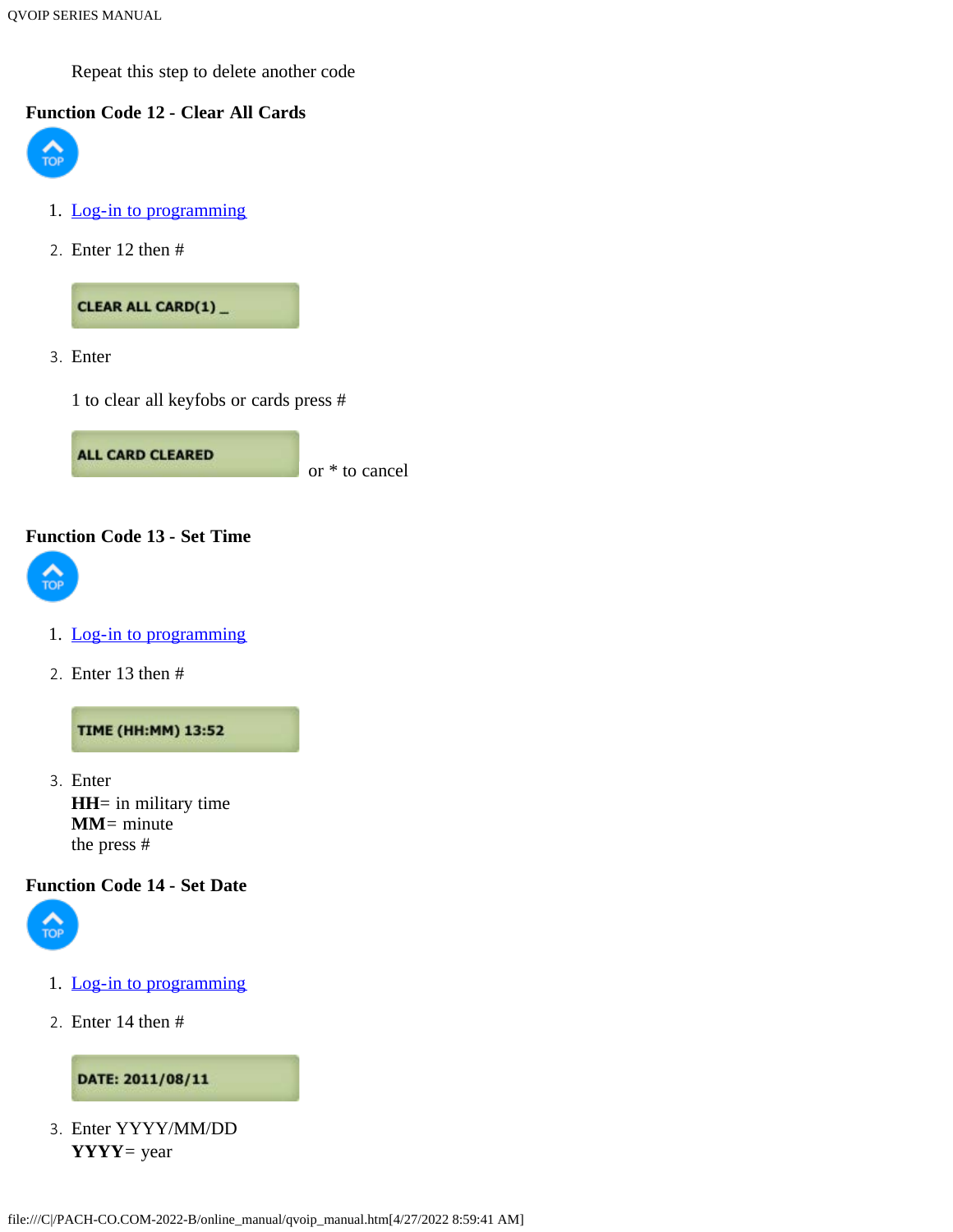**MM**= Month **DD**= Date then press #

**DAY(0=SUN): 2** 

4. Enter

**0**= Sunday, **1**= Monday, **2**= Tuesday, **3**= Wednesday, **4**= Thursday, **5**= Friday, **6**= Saturday then press #



5. Enter 0= NO Daylight Saving Zone (Hawaii, Indiana and Arizona) 1=Daylight Saving Zone then press #

#### <span id="page-13-0"></span>**Function Code 15 - Initializing Event recording**



*The events are stored in the RAM buffer. The Event RAM buffer can hold 800-2000 events. The Events are stored as first in first out (FIFO). This function code will clear the event buffer.*

- 1. [Log-in to programming](#page-5-2)
- 2. Enter 15 then #

**EVENT INIT(1):** 

Enter 1 then # to clear event buffer

**INIT EVENT BUF...** 

or \* to cancel deletion

#### <span id="page-13-1"></span>**[Functio](#page-0-1)n Code 16 - Auto Unlock Schedule (AUS)**



*Unlocking and locking the door as program automatically. If the open time is 06:00 and close time 18:00, door 1,2 or both will unlock at 06:00 am and close at 06:00 pm. 10 AUS can be programmed.*

- 1. [Log-in to programming](#page-5-2)
- 2. Enter 16 then #



3. Enter AUS (0-9) then press #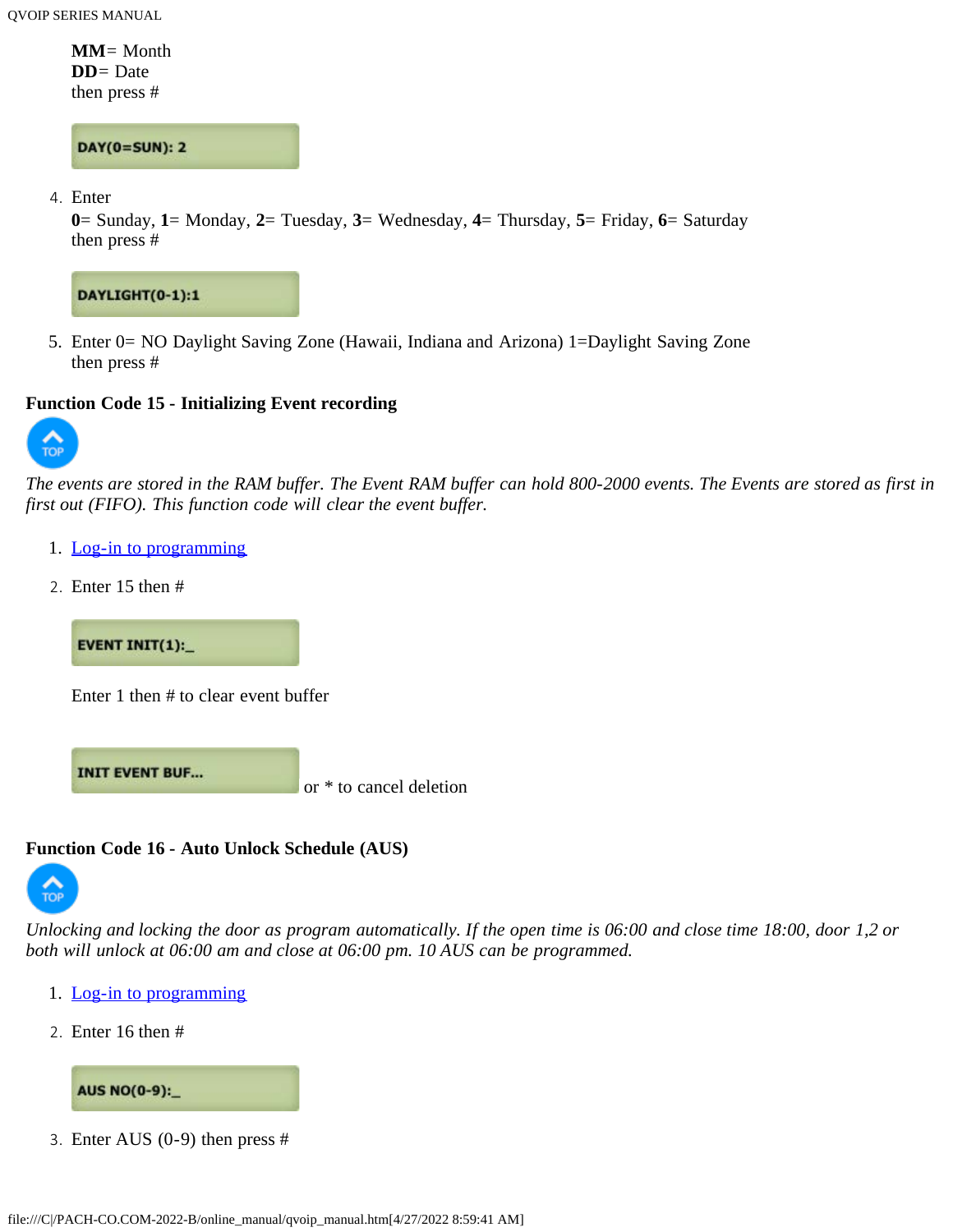ADD=1 DEL=0:

4. Enter

0= Delete the existing AUS the press #



5. Enter open time in military then press #



6. Enter close time in military then press #



7. Enter

```
0= Sunday, 1= Monday, 2= Tuesday, 3= Wednesday, 4= Thursday, 5= Friday, 6= Saturday
then press #
```
 $DOOR(1-3):$ 

- 8. Enter
	- $1=$  Relay 1 (door 1) 2= Relay 2 (door 2) 3= Both relay 1 and 2
	- then press #
- 9. [Return to step 3 to enter another AUS](#page-0-0)

#### <span id="page-14-0"></span>**[Functio](#page-0-1)n Code 17 - Time Zone (TMZ)**



*A maximum of 20 Time Zones can be programmed and up to three time zones can be assigned to each access code or card to allow access during a certain time of the day.*

- 1. [Log-in to programming](#page-5-2)
- 2. Enter 17 then #



3. Enter 01-20 (00=24 hours access automatically) then press #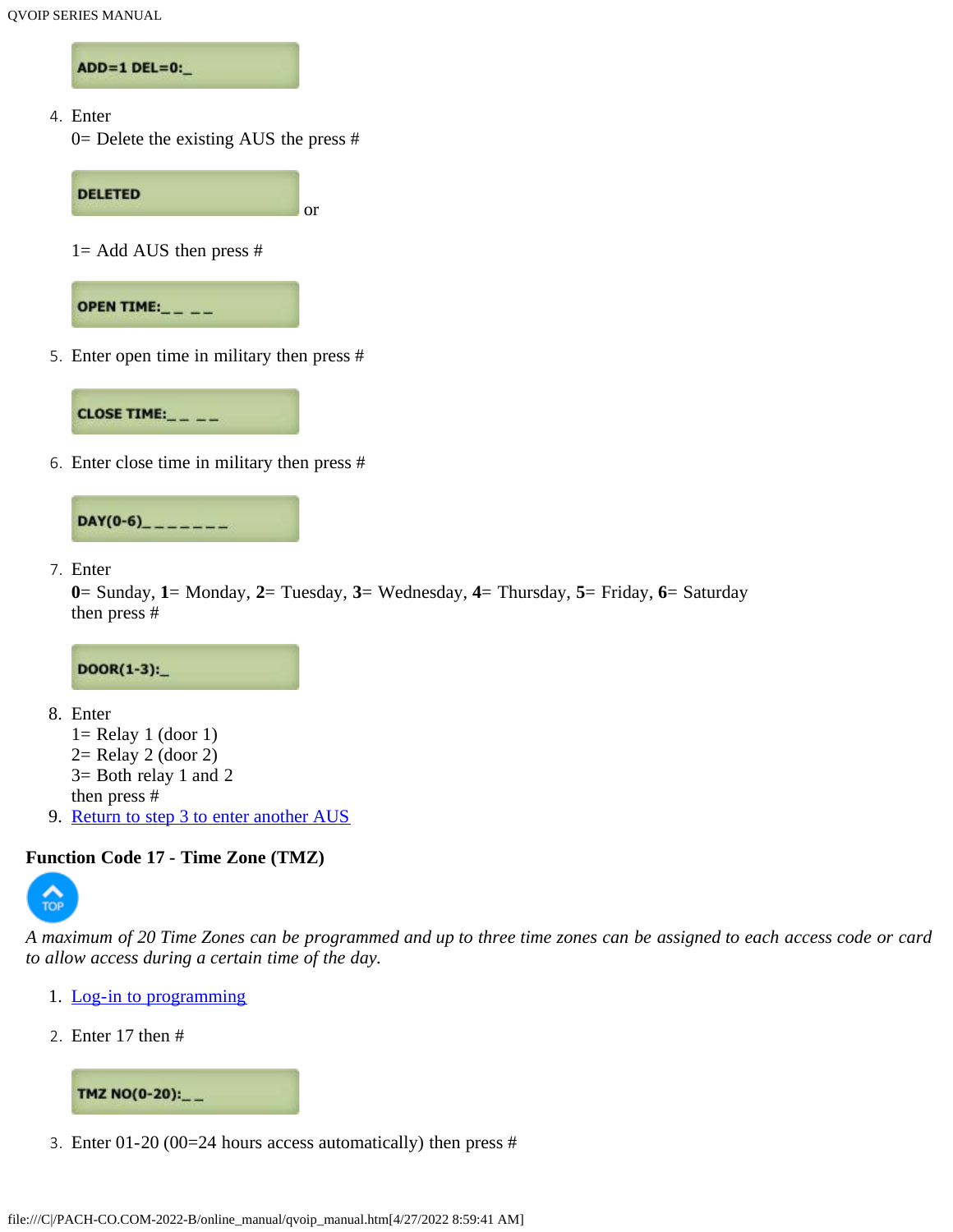ADD=1 DEL=0:\_

4. Enter

 $0=$  Delete the existing time zone then press #

**DELETED** or

 $1=$  add new time zone then press #



5. Enter start time in military then press #



6. Enter end time in military then press #



7. Enter

**0**= Sunday, **1**= Monday, **2**= Tuesday, **3**= Wednesday, **4**= Thursday, **5**= Friday, **6**= Saturday then press #

[Return to step 3 to program more time zone](#page-0-0)

#### <span id="page-15-0"></span>**Function Code 18 - Holiday Zone (HLD)**



*HLD is to ever ride Time Zone (TMZ) and Auto Unlock Schedule (AUS) during the holidays. Up to 20 Holidays can be programmed*

- 1. [Log-in to programming](#page-5-2)
- 2. Enter 18 then #

HLD NO(1-20):\_\_

<span id="page-15-1"></span>3. Enter 01-20 then press #



4. Enter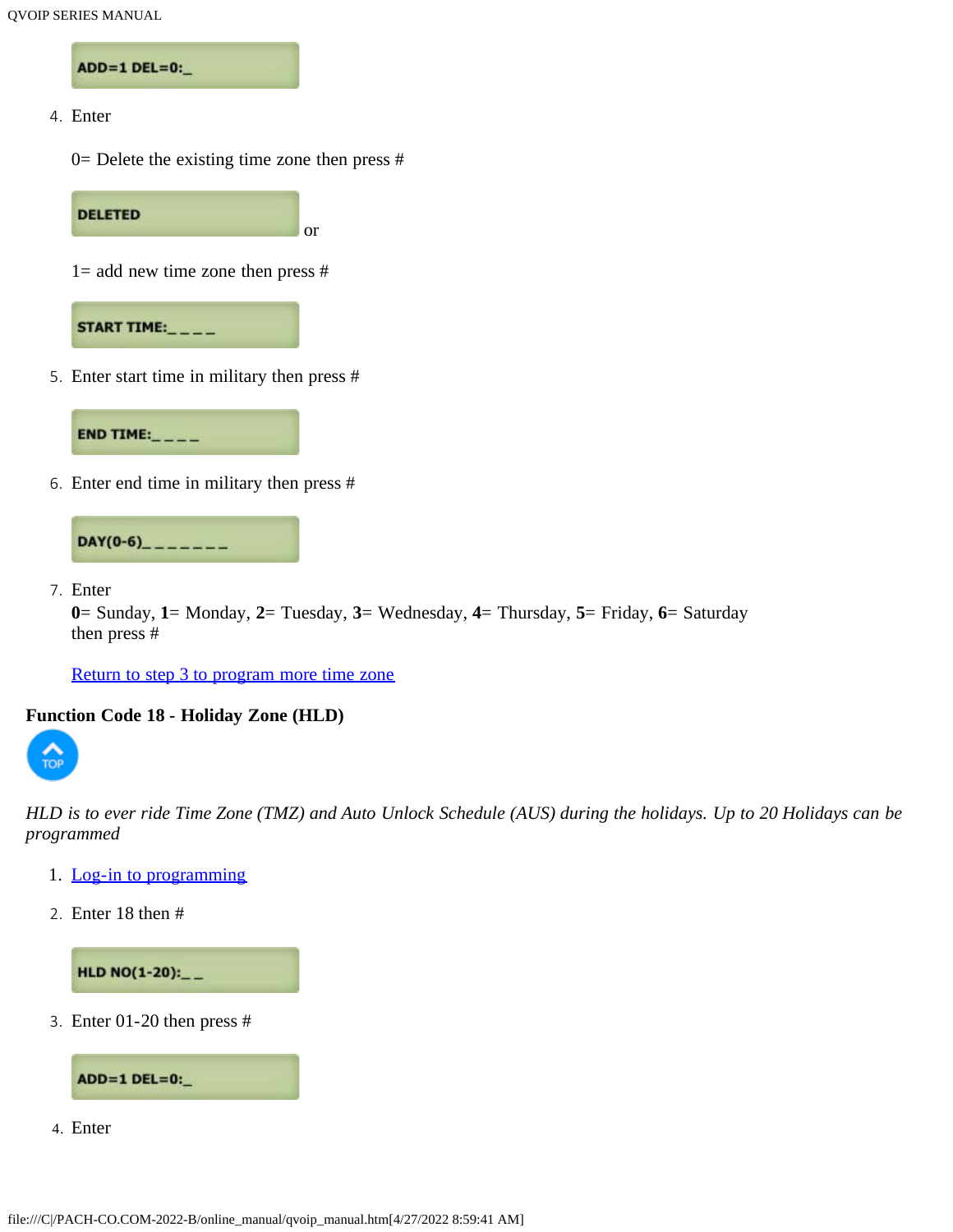$0=$  Delete the existing holiday zone then press #



5. Enter month and date (i.e. 0704 for U.S.A Independence Day) then press # [Return to step 3 to add more holiday zones.](#page-15-1)

#### <span id="page-16-0"></span>**[Functio](#page-0-1)n Code 19 - Directory Digit**



Directory digit is a unique number that must be assigned for each tenant. By default, the directory is set to 2 digit but can be changed to 3 or 4 digits. The directory can also be used for [direct call.](#page-30-2)

- 1. [Log-in to programming](#page-5-2)
- 2. Enter 19 then #

**DIR DIGIT: 3** 

3. Enter 2, 3 or 4 digit then press #

#### <span id="page-16-1"></span>**[Functio](#page-0-1)n Code 20 - AUXIN1**



*AUXIN1 is used for input device such as postal lock, infrared sensor, exit button, etc..AUXIN1 is associated with relay 1*

- 1. [Log-in to programming](#page-5-2)
- 2. Enter 20 then #



- 3. Enter
	- 0= disable (default setting)
	- 1= Enable control by relay 1 open door interval, see [function code 28](#page-19-0)
	- 2= relay 1 control by AUXIN1
	- then press #

#### <span id="page-16-2"></span>**Function Code 21 - AUXIN2**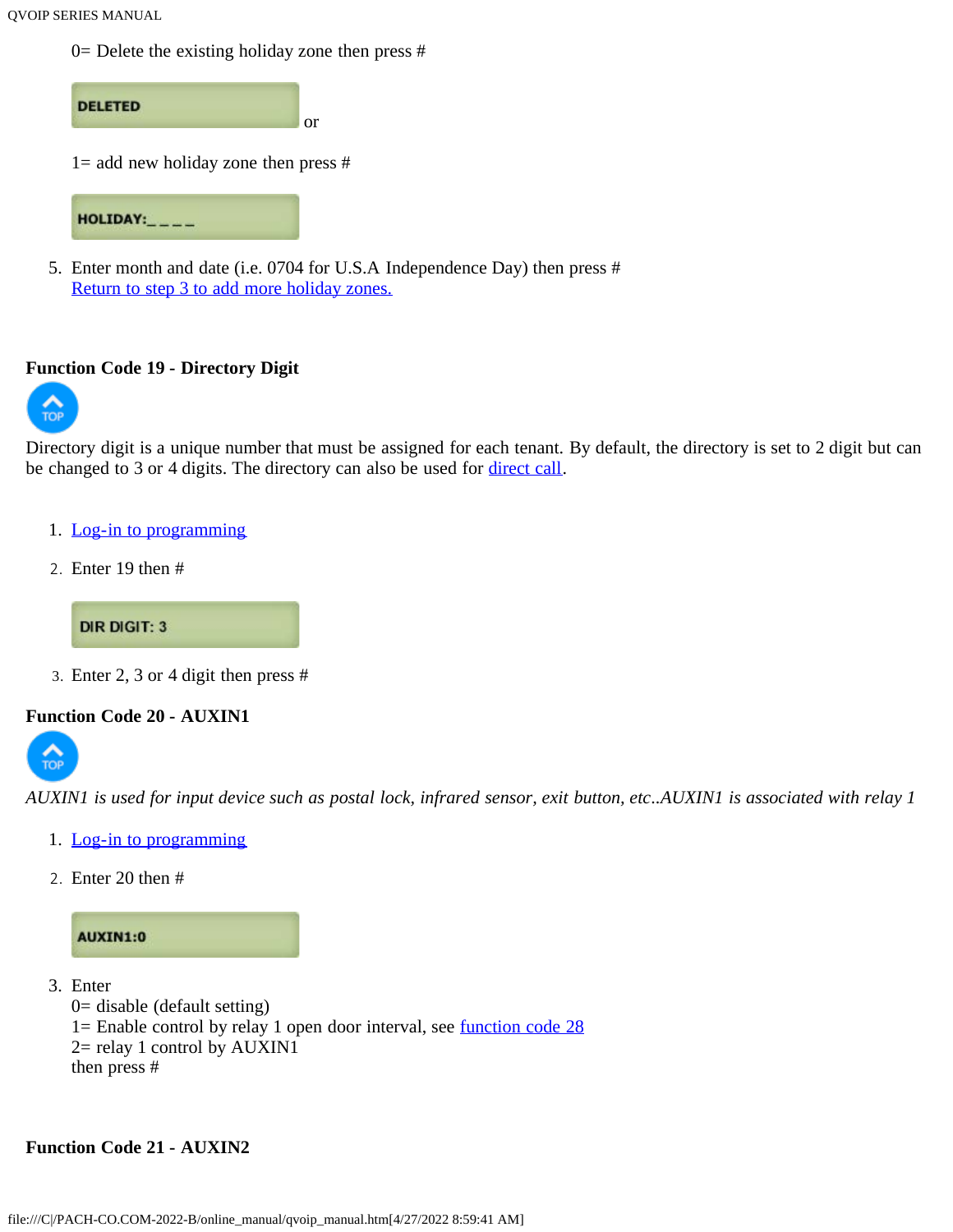

*AUXIN2 is used for input device such as postal lock, infrared sensor, exit button, etc.. AUXIN2 is associated with relay 2*

- 1. [Log-in to programming](#page-5-2)
- 2. Enter 21 then #

# AUXIN2:0

```
3. Enter
  0= disable (default setting)
  1= Enable control by relay 2 open door interval, see function code 29
  2= relay 2 control by AUXIN2
  then press #
```
#### <span id="page-17-1"></span>**Function Code 22 - Do Not Disturb**



*If Do Not Disturb is enabled, then the calling feature is disabled.*

- 1. [Log-in to programming](#page-5-2)
- 2. Enter 21 then #



3. Entert  $0=$  disable,  $1=$  enable then press #

#### <span id="page-17-0"></span>**Function Code 23 Lock-out Count**



*The system will be disabled in about 60 seconds after pressing invalid access code or swiping invalid card as specified on the Lock-out Count.*

- 1. [Log-in to programming](#page-5-2)
- 2. Enter 23 then #



3. Enter 1-9 (default=3) then press #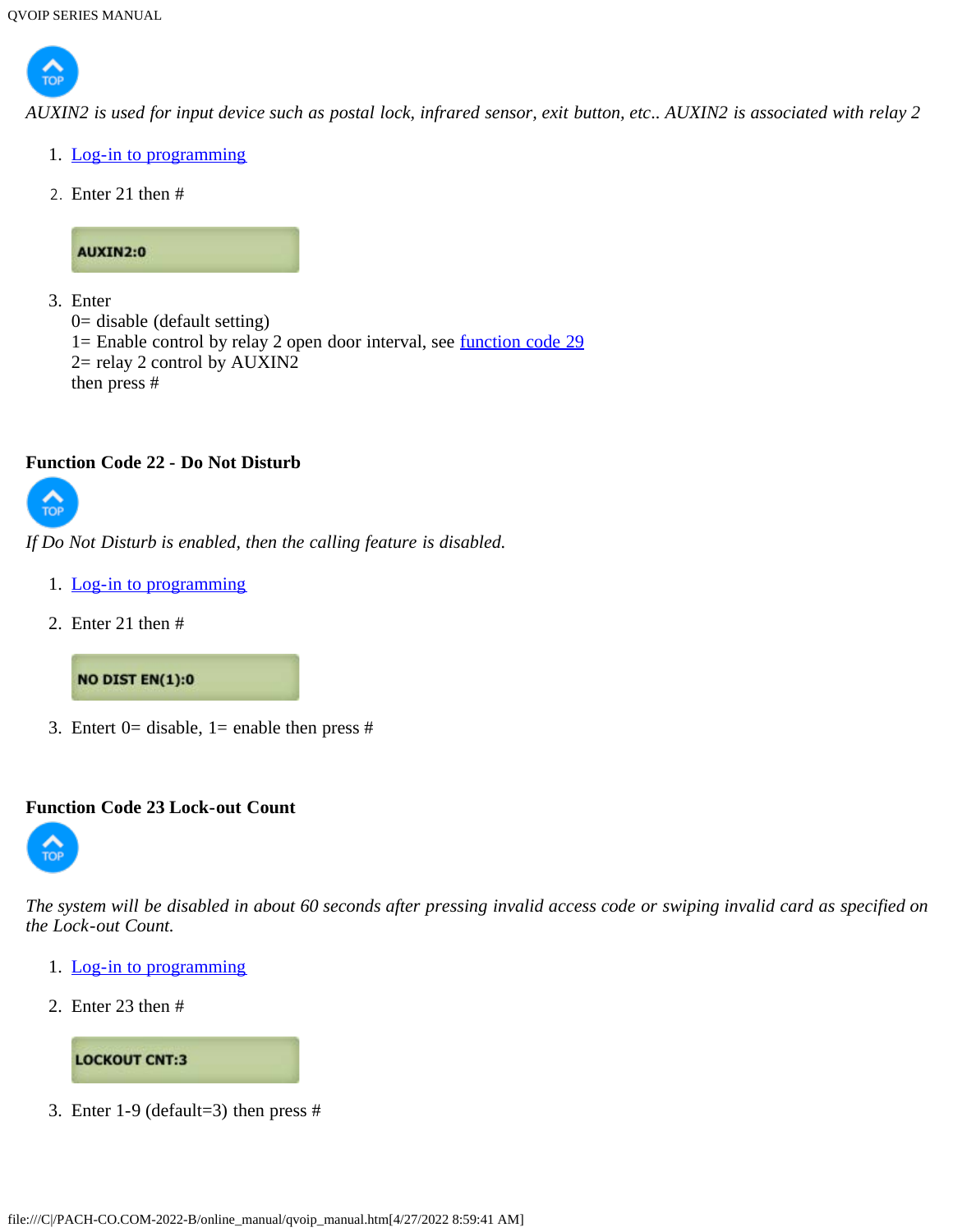# <span id="page-18-0"></span>**Function Code 24 Alarm**



*The system has a warning alarm if invalid code or card has been enter according to the setting on <i>[function code 23.](#page-17-0)* 

- 1. [Log-in to programming](#page-5-2)
- 2. Enter 24 then #

**ALARM NO(0-3):1** 

3. Enter

**0**= disable, **1**=disable system for 60 seconds and local beep (default setting), **2**= disable system for 60 seconds with no beep

**3**= call directory  $(0-9)$  then press #

#### <span id="page-18-1"></span>**Function Code 25 Keypad Beep**



*Turn the keypad press beep On or Off*

- 1. [Log-in to programming](#page-5-2)
- 2. Enter 25 then #

**KEY BEEP(0-1):1** 

3. Enter  $0=$  off,  $1=$  On (default) then press #

#### <span id="page-18-2"></span>**Function Code 26 Door Beep**



*Turn the door beep On or Off*

- 1. [Log-in to programming](#page-5-2)
- 2. Enter 26 then #

**DOOR BEEP(0-1):1** 

3. Enter  $0=$  off,  $1=$  On (default) then press #

#### <span id="page-18-3"></span>**Function Code 27 Talk Time**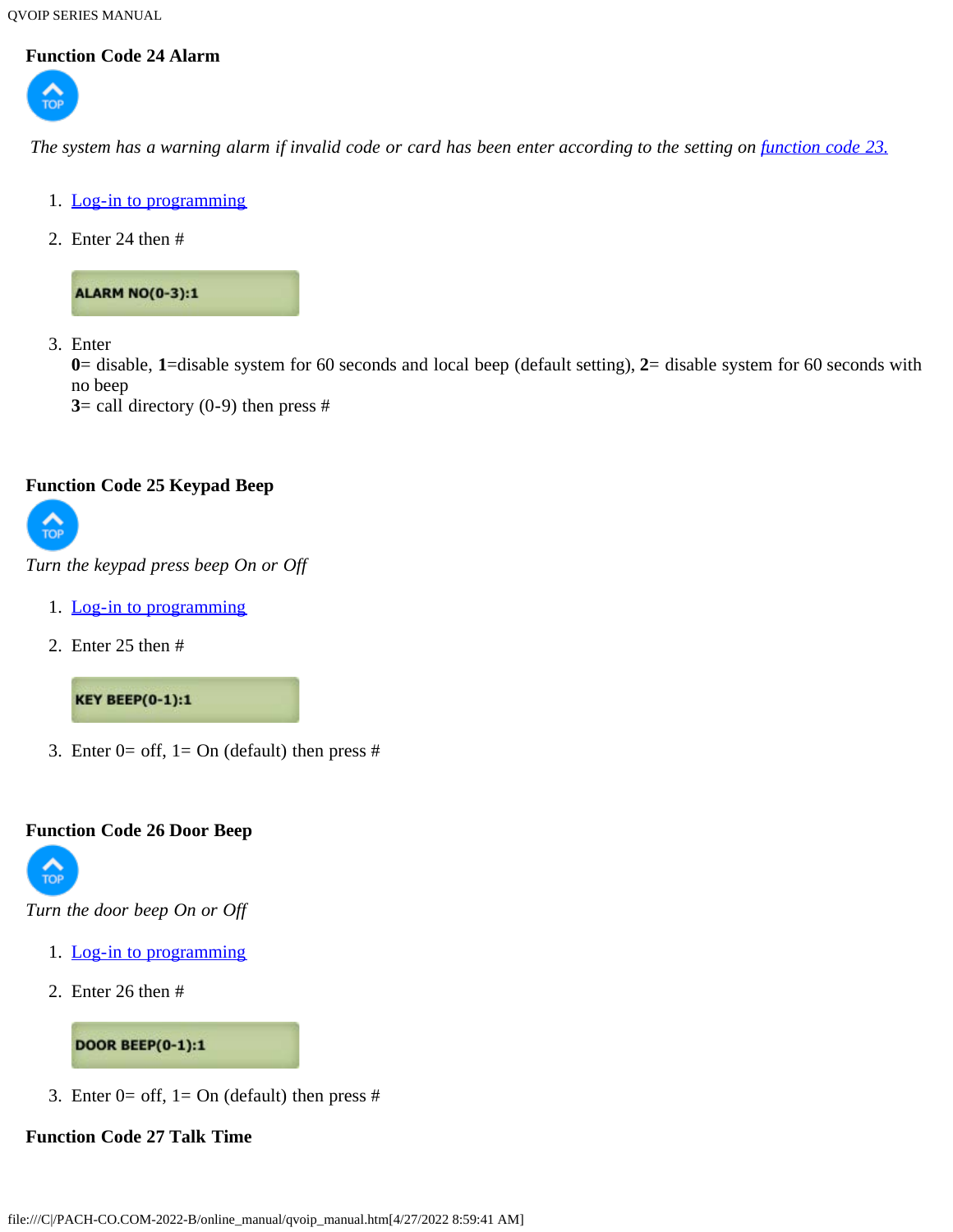

*The amount of time the visitor can talk to the tenant. The timer starts as soon as the system is offhook.*

- 1. [Log-in to programming](#page-5-2)
- 2. Enter 27 then #

**TALK TIME:060** 

3. Enter 10-240 seconds then press #

# <span id="page-19-0"></span>**[Functio](#page-0-1)n Code 28 Unlock Relay 1 Time**



*The amount of time for relay 1 to trigger.*

- 1. [Log-in to programming](#page-5-2)
- 2. Enter 28 then #

**DOOR1 TIME:012** 

3. Enter 01-99 (second) then press #

#### <span id="page-19-1"></span>**Function Code 29 Unlock Relay 2 Time**



*The amount of time for relay 2 to trigger.*

- 1. [Log-in to programming](#page-5-2)
- 2. Enter 29 then #

**DOOR2 TIME:012** 

3. Enter 01-99 (second) then press #

#### <span id="page-19-2"></span>**Function Code 33 Temporary Code**



*The code will be expired after being used a certain amount of times specified (1-10 times) in the programming, Up to 10*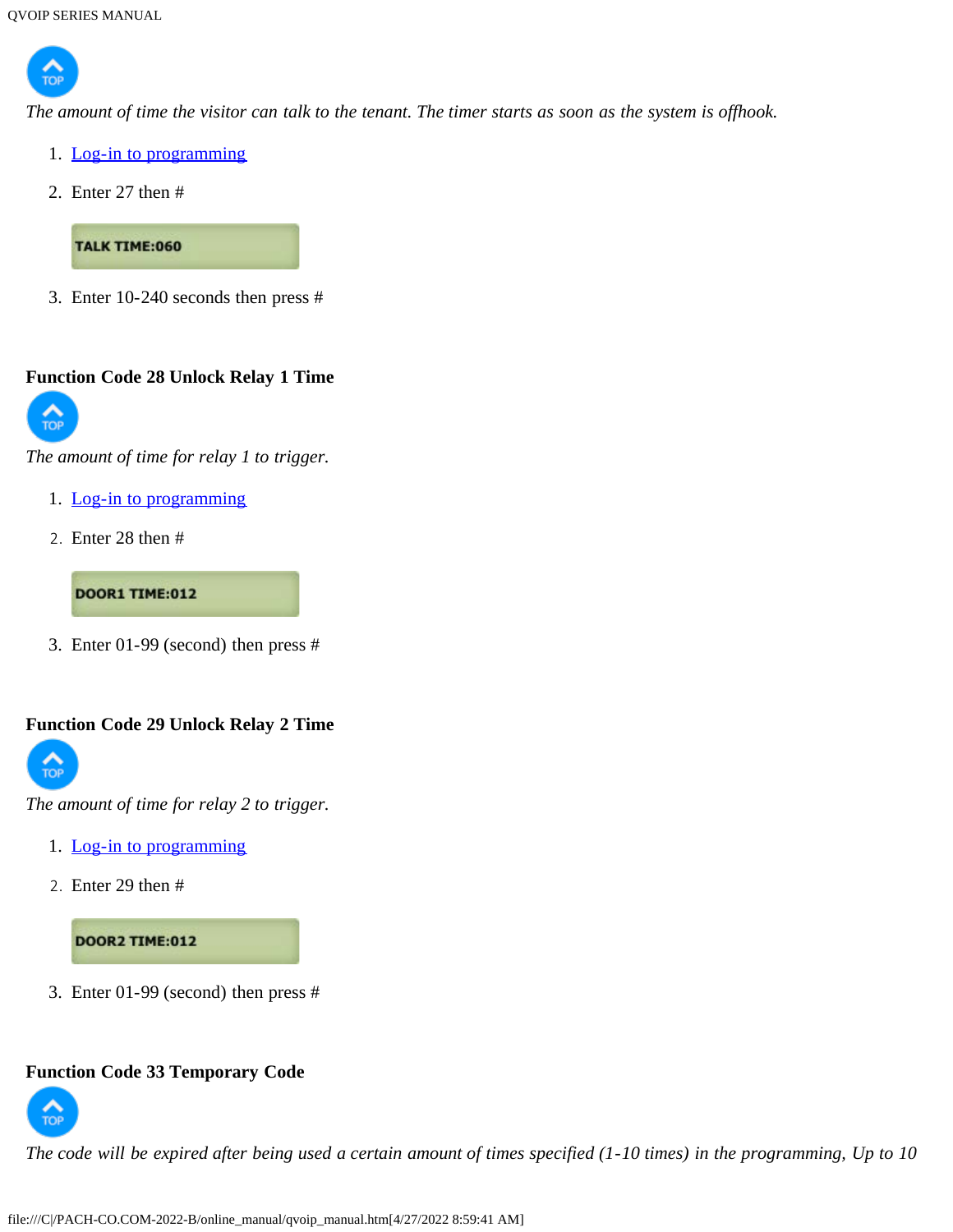*temporary codes can be programmed*.

- 1. [Log-in to programming](#page-5-2)
- 2. Enter 33 then #

TEMP CODE(0-1)

<span id="page-20-0"></span>3. Enter 0= delete existing temporary code or  $1=$  add temporary code then press #



4. Enter code number 01-10 then press #

#### **NEWCODE:**

<span id="page-20-2"></span>5. Enter 4-8 digit code, see digit setting on [function code 09](#page-10-0)



6. Enter name then press #



7. Enter 1= relay 1(door 1), 2= relay 2 (door 2) or 3= both relay then press #



<span id="page-20-1"></span>8. Enter time zone set 1-3 then press #



9. Enter 00 (*24 hours*) - 20 see [function code 17](#page-14-0) then press #



10. Enter Sat id 0-7 then press # (enter 0 if no satellite connected to the QR5)



11. Enter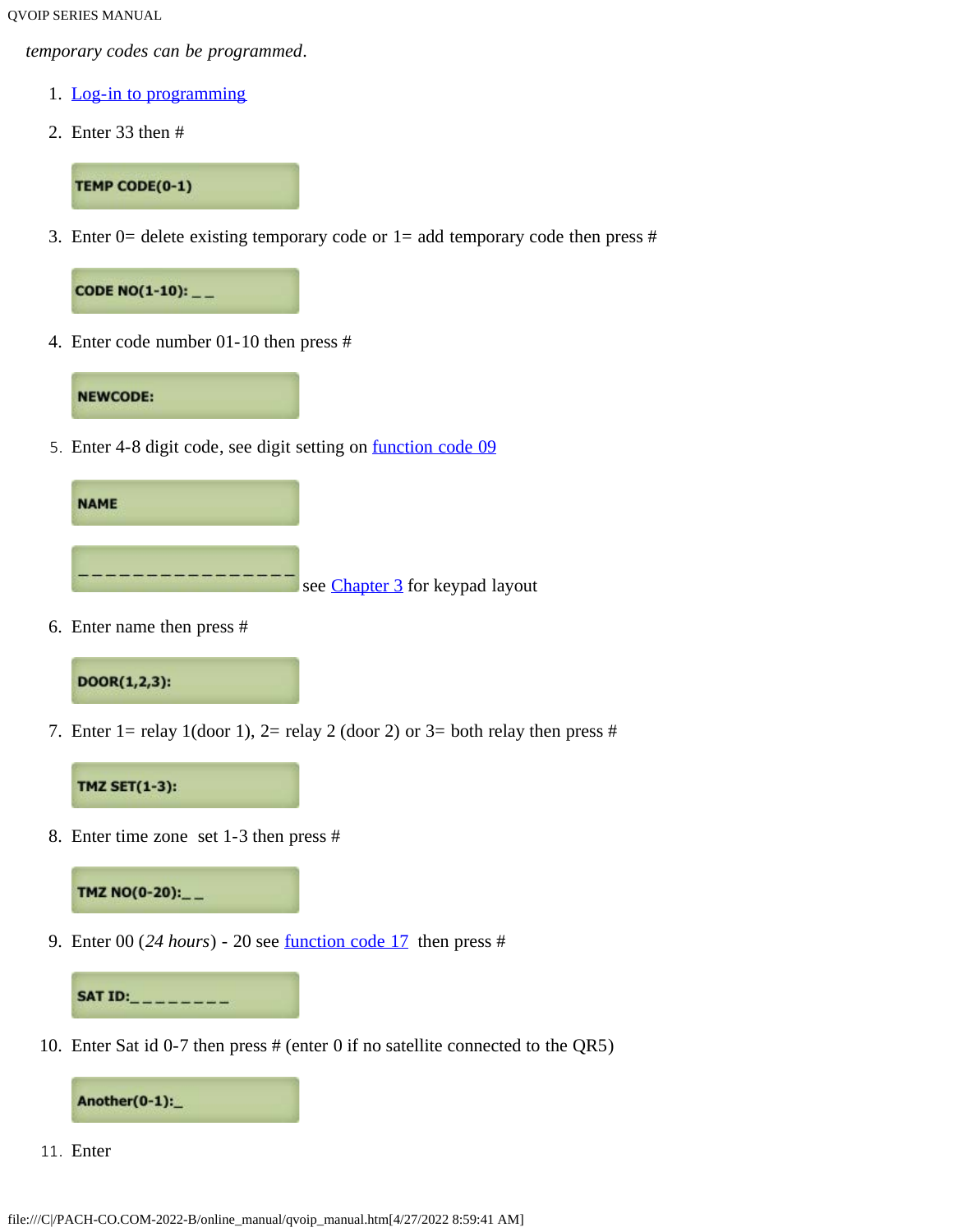- $0=$  no more additional time zone then press # and return to [step 3](#page-20-0) to program another temporary code
- 1= add additional time zone then press  $#$  and return to step  $8$
- $* =$  exit programming

#### <span id="page-21-0"></span>**[Functio](#page-0-1)n Code 34 Special Code**



*The code can be use to unlock hold (open hold) and use same code again to lock (close) door or gate. Up to 10 special codes can be programmed.*

- 1. [Log-in to programming](#page-5-2)
- 2. Enter 34 then #

SPEC CODE(0-1):  $\_$ 

<span id="page-21-1"></span>3. Enter  $0=$  delete  $1=$  add then press #



4. Enter code 01-10 then press #

**NEWCODE:** 

<span id="page-21-3"></span>5. Enter 4-8 digit code, see digit setting on [function code 09](#page-10-0)



6. Enter name then press #

DOOR(1,2,3):

7. Enter 1= relay 1(door 1), 2= relay 2 (door 2) or 3= both relay then press #



<span id="page-21-2"></span>8. Enter time zone 1-3 then press #



9. Enter 00 (*24 hours*) - 20 see [function code 17](#page-14-0) then press #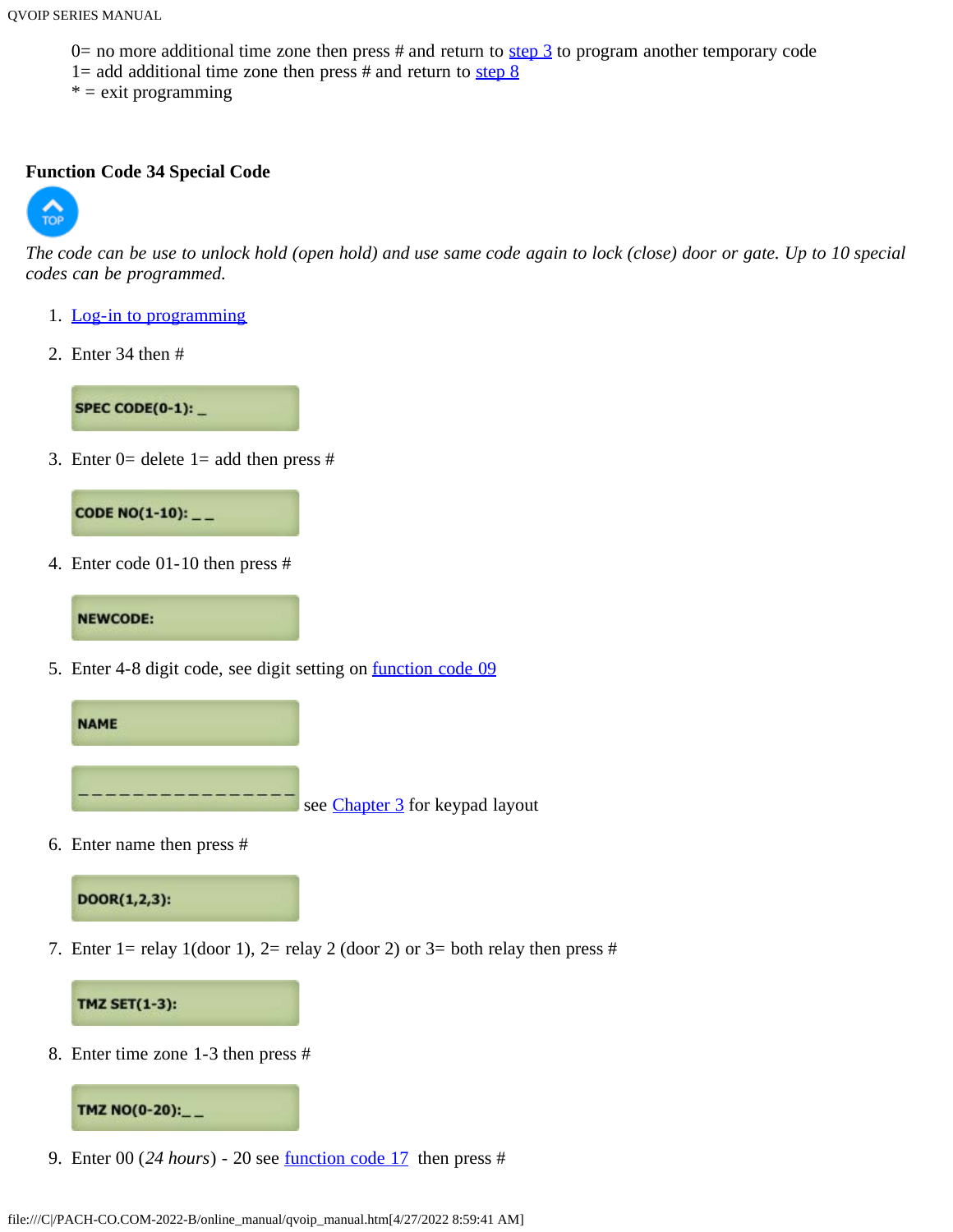

10. Enter Sat ID 0-7 then press # (enter 0 if no satellite connected to the QR5)



11. Enter

 $0=$  no more additional time zone then press # and return to [step 3](#page-21-1) to program another temporary code

- 1= add additional time zone then press  $#$  and return to step  $8$
- $* =$  exit programming

#### <span id="page-22-0"></span>**Function Code 35 Temporary Card**



*The card will be expired after being used a certain amount of times specified (1-10 times) in the programming, Up to 10 temporary cards can be programmed*.

- 1. [Log-in to programming](#page-5-2)
- 2. Enter 35 then #

TEMP CARD(0-1):

3. Enter  $0=$  delete  $1=$  add then press #



4. Enter card 01-10 then press #



5. Present the card or fob in front of the black window, the system will register the card or fob 8-digit number printed then press #



6. Enter name and press #

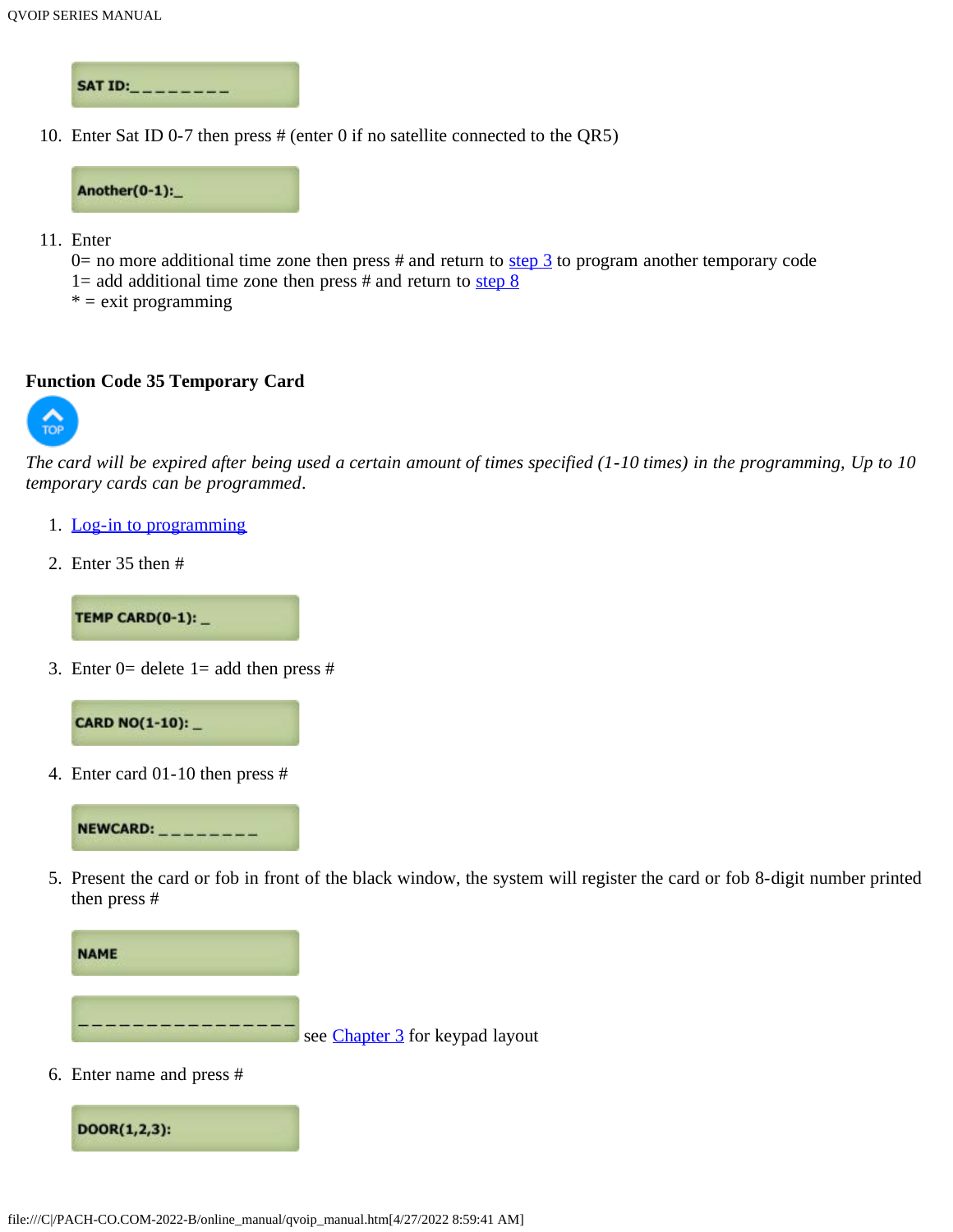7. Enter 1= relay 1(door 1), 2= relay 2 (door 2) or 3= both relay then press #



8. Enter time zone 1-3 then press #

TMZ NO(0-20):\_\_

9. Enter 00 (*24 hours*) - 20 see [function code 17](#page-14-0) then press #



10. Enter Sat ID 0-7 then press # (enter 0 if no satellite connected to the QR5)



- 11. Enter
	- $0=$  no more additional time zone then press # and return to [step 3](#page-21-2) to program another temporary code
	- 1= add additional time zone then press  $#$  and return to step  $8$
	- $* =$  exit programming

#### <span id="page-23-0"></span>**Function code 36 Special Card**



*The card can be use to unlock hold (open hold) and use same code again to lock (close) door or gate. Up to 10 special cards can be programmed.*

- 1. [Log-in to programming](#page-5-2)
- 2. Enter 36 then #

SPEC CARD(0-1):  $-$ 

<span id="page-23-1"></span>3. Enter  $0=$  delete  $1=$  add then press #



4. Enter code 01-10 then press #



5. Enter 4-8 digit code, see digit setting on **function code 09**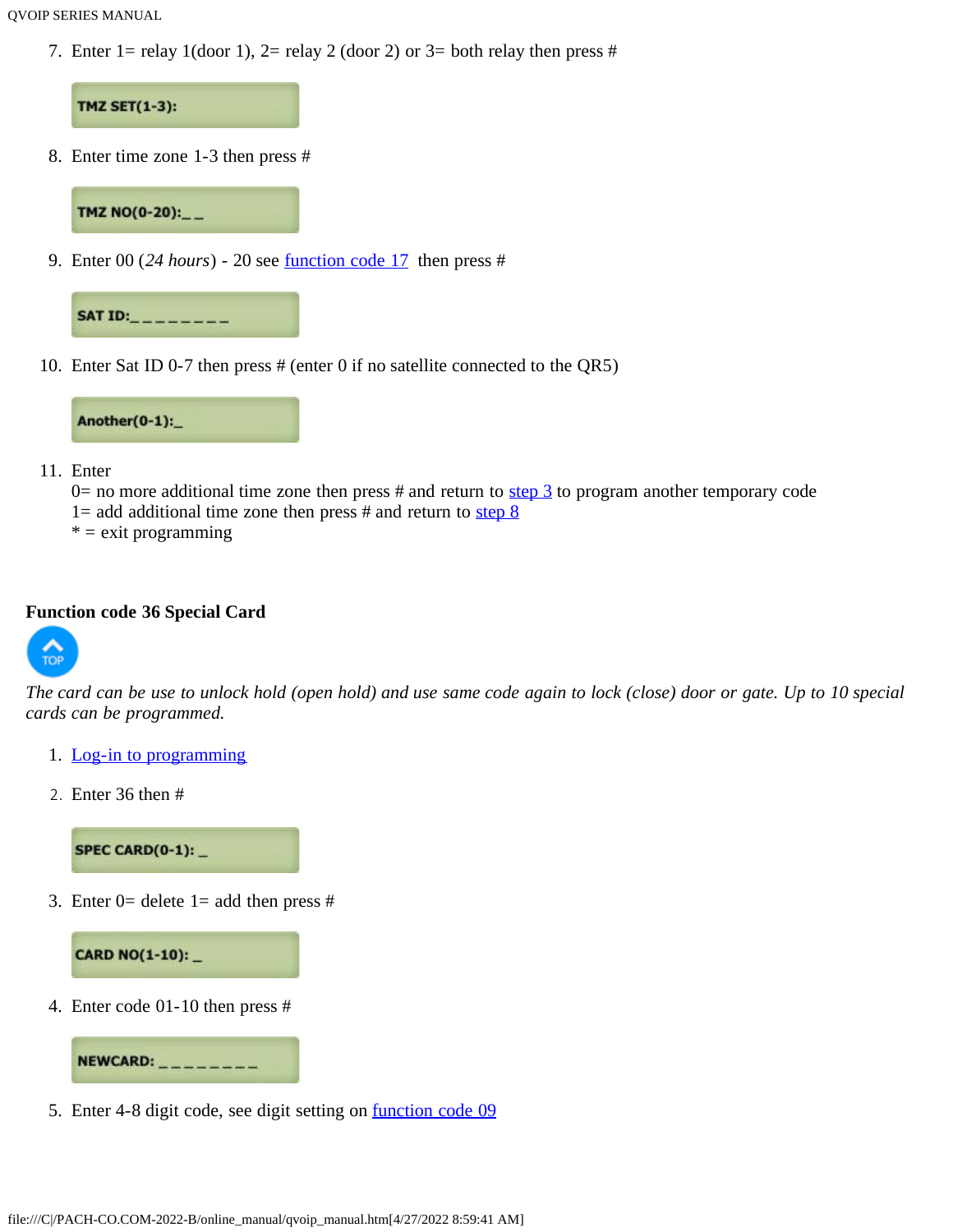

6. Present the card or fob in front of the black window, the system will register the card or fob 8-digit number printed then press #



7. Enter 1= relay 1(door 1), 2= relay 2 (door 2) or 3= both relay then press #



<span id="page-24-1"></span>8. Enter time zone 1-3 then press #



9. Enter 00 (*24 hours*) - 20 see [function code 17](#page-14-0) then press #



10. Enter Sat ID 0-7 then press # (enter 0 if no satellite connected to the QR5)



- 11. Enter
	- 0= no more additional time zone then press # and return to  $\frac{\text{step } 3}{\text{step } 3}$  to program another temporary code
	- 1= add additional time zone then press # and return to step  $\frac{8}{3}$
	- $* =$  exit programming

#### <span id="page-24-0"></span>**Function Code 38 System Acknowledge**



*The system will answer incoming outside call after the number of rings set. If the line associated with the system is connected to fax machine, alarm panel or any answering device. Disable this function.*

- 1. [Log-in to programming](#page-5-2)
- 2. Enter 38 then #



3. Press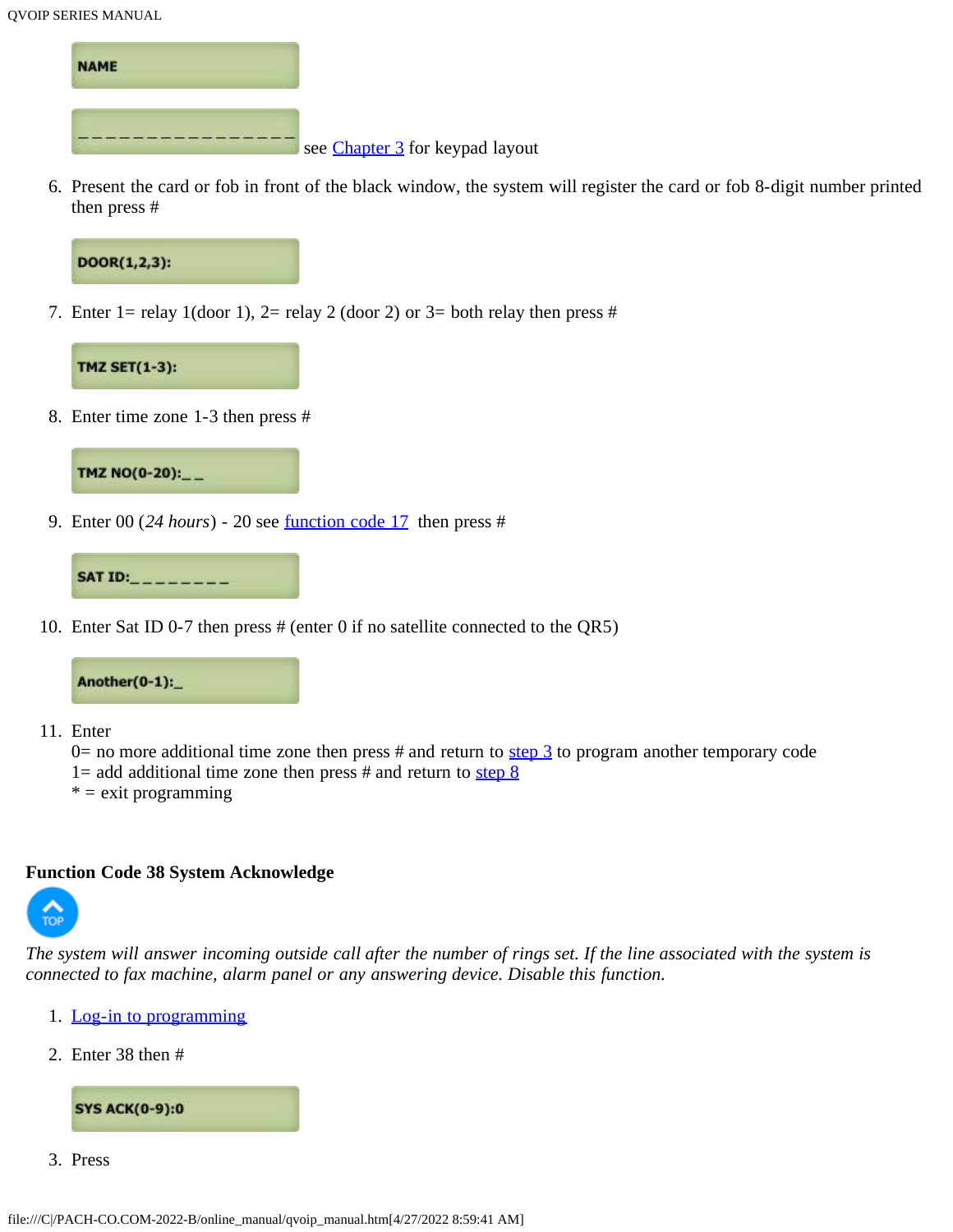**0**= disable auto answer **1-9**= answer in 1-9 rings then press #

#### <span id="page-25-0"></span>**[Functio](#page-0-1)n Code 39 Disable and Enable Remote Access**



*If no remote opening allow, disable it using this function code. Default setting is enabled.*

- 1. [Log-in to programming](#page-5-2)
- 2. Enter 39 then #

**DTMF ACC(0-1):1** 

3. Press **0**= disable remote access **1**= enable remote access (default) then press #

#### <span id="page-25-1"></span>**[Functio](#page-0-1)n Code 40 DTMF Relay 1**



*By default the DTMF remote opening relay 1 (door 1) key number is set to 9 means pressing 9 will remotely trigger relay 1 (door 1). The number can be changed by selecting 1-9 to trigger relay 1 (door 1). Note: by default remote access for relay 2 is set to 8, see [function code 41](#page-25-2). If you set relay 1 for key number 8 then you MUST change relay 2 to different key number even though relay 2 is not used.*

- 1. [Log-in to programming](#page-5-2)
- 2. Enter 40 then #

**DTMF DOOR1(1-9)9** 

3. Press 1-9 (9 is default setting) then press #

# <span id="page-25-2"></span>**[Functio](#page-0-1)n Code 41 DTMF Relay 2**



*By default the DTMF remote opening relay 2 (door 2) key number is set to 8 means pressing 8 will remotely trigger relay 2 (door 2). The number can be changed by selecting 1-9 to trigger relay 2 (door 2). Note: by default remote access for relay 1 is set to 9, see [function code 42](#page-26-0). If you set relay 2 for key number 9 then you MUST change relay 1 to different key number even though relay 1 is not used.*

- 1. [Log-in to programming](#page-5-2)
- 2. Enter 41 then #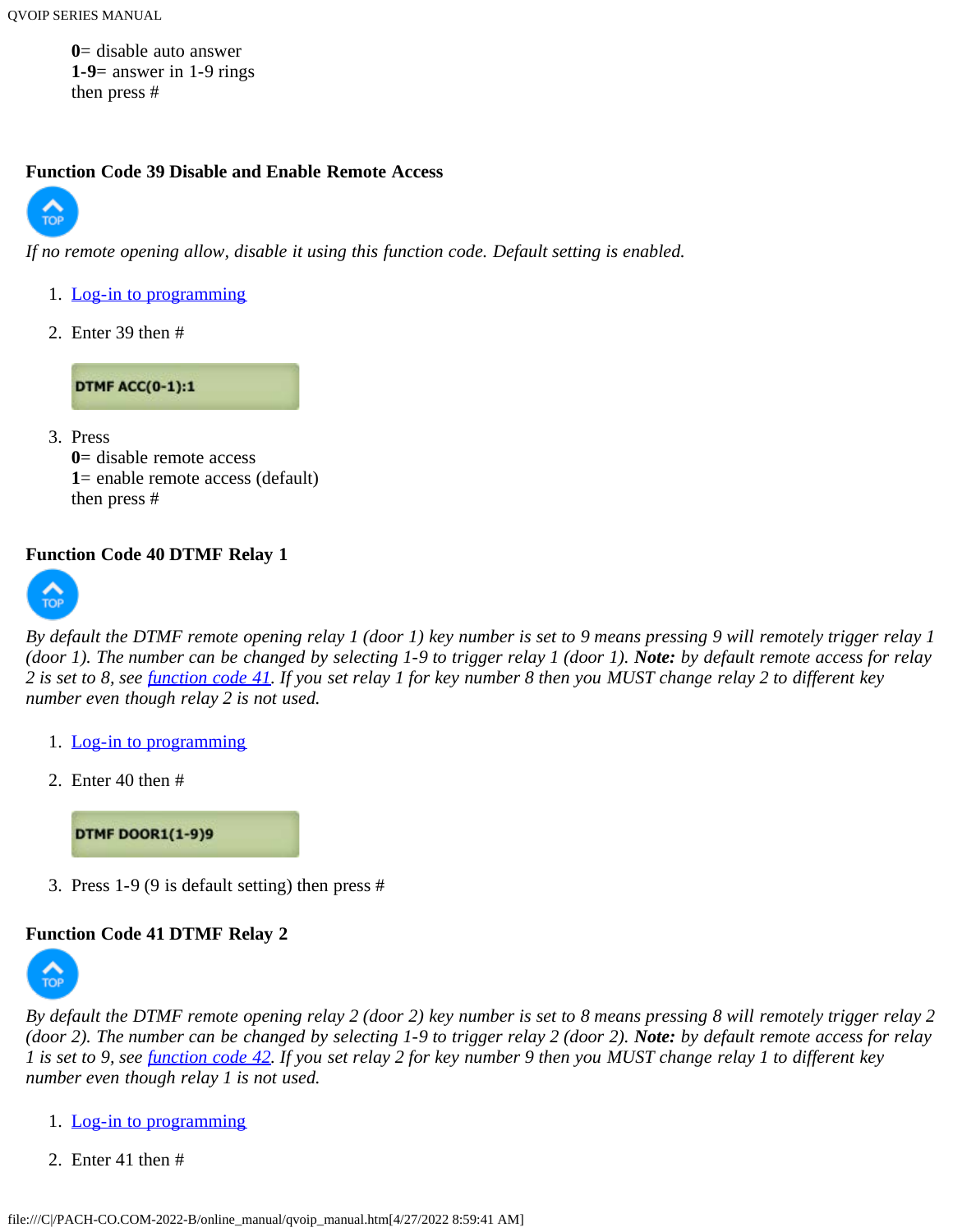**DTMF DOOR2(1-9)8** 

3. Press 1-9 (9 is default setting) then press #

#### <span id="page-26-0"></span>**[Functio](#page-0-1)n Code 42 Relay 2 Mode**



*Relay 2 can be set to four different mode: 1= door control, 2= trigger simultaneously as relay 1, 3= alarm mode (see [function code 24\)](#page-18-0), 4= turn relay 2 on/off remotely (DTMF key7/6)*

- 1. [Log-in to programming](#page-5-2)
- 2. Enter 42 then #



3. Enter

**1**= door control, **2**=trigger simultaneously as relay 1, **3**= alarm mode (see [function code 24\)](#page-18-0), **4**= turn relay 2 on/off remotely (DTMF key 7/6), then press #

#### <span id="page-26-1"></span>**Function Code 43 Do Not Disturb Time Zone**



*If you do not want to be disturbed from someone calling you from the system during certain hours of the days, you can create Do Not Disturb Time Zone. For example: 22:00-06:00 Monday-Sunday. Up to 10 Do Not Disturb Time Zones ca be programmed.*

- 1. [Log-in to programming](#page-5-2)
- 2. Enter 43 then #

**DND NO(0-9):\_** 

<span id="page-26-2"></span>3. Enter 0-9 then press #



4. Enter 0= delete, 1= add then press #

START TIME:\_\_\_\_

5. Enter start time (military time) the press #

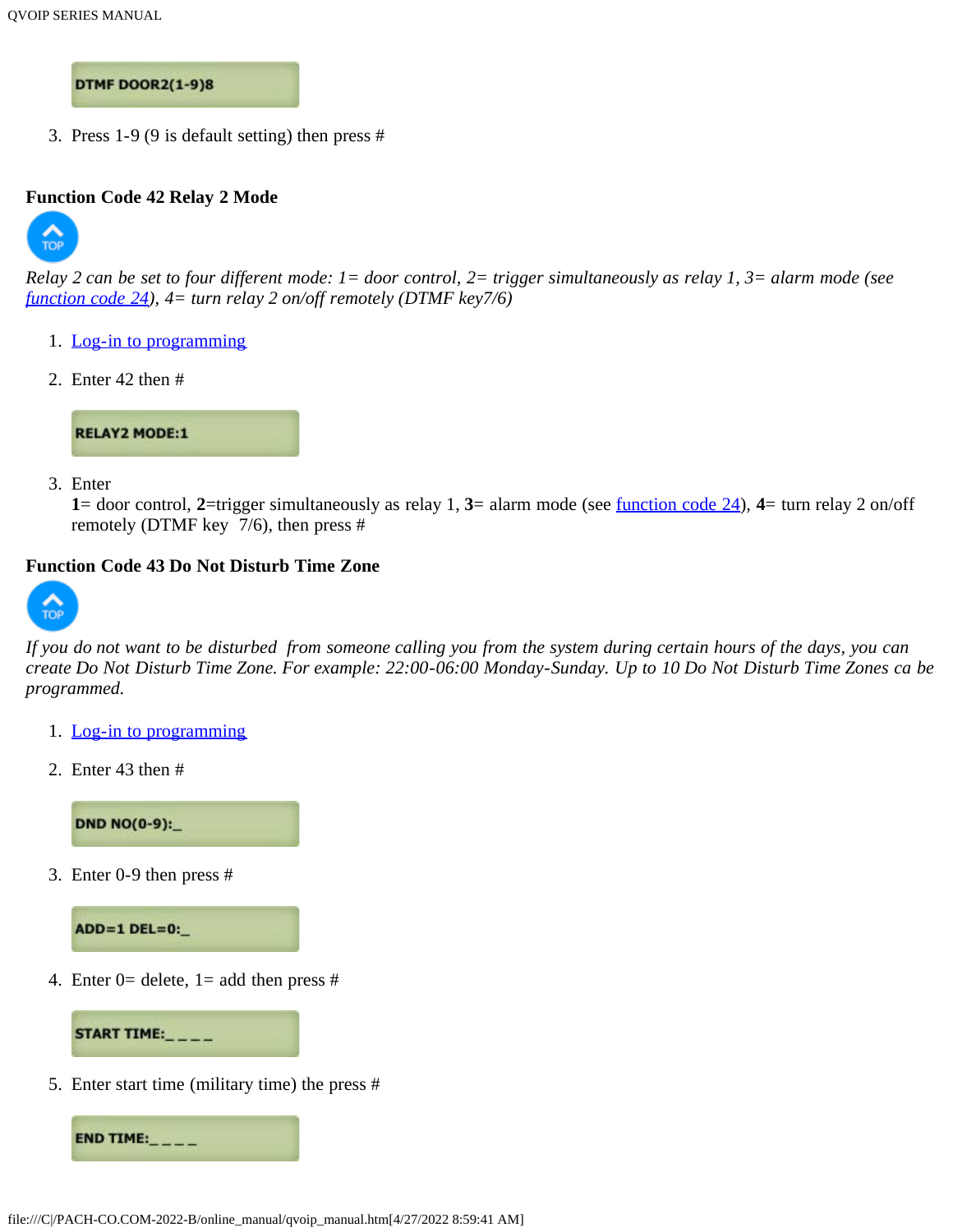6. Enter end time then press # (military time, end time must be later than start time, if start time: 22:00 hour and end time: 06:00, two time zone must be created (22:00 hour - 24:00 hour, 00:01 hour 06:00 hour)

```
DAY(0-6):<sub>------</sub>
```
7. Enter

**0**= Sunday, **1**= Monday, **2**= Tuesday, **3**= Wednesday, **4**= Thursday, **5**= Friday, **6**= Saturday then press #

8. [Return to step 3](#page-26-2) to program another time zone

#### <span id="page-27-0"></span>**Function Code 44 Disable Time Zone Relay**



*The system's relay can be disabled during certain time but the system is still in full operation. Maximum 10 disable time zones.*

- 1. [Log-in to programming](#page-5-2)
- 2. Enter 44 then #

DISABLE(0-9):

<span id="page-27-1"></span>3. Enter 0-9 then pres #



4. Enter

 $0=$  Delete the existing time zone then press #

or



 $1=$  add new time zone then press #



5. Enter start time in military then press #



6. Enter end time in military then press #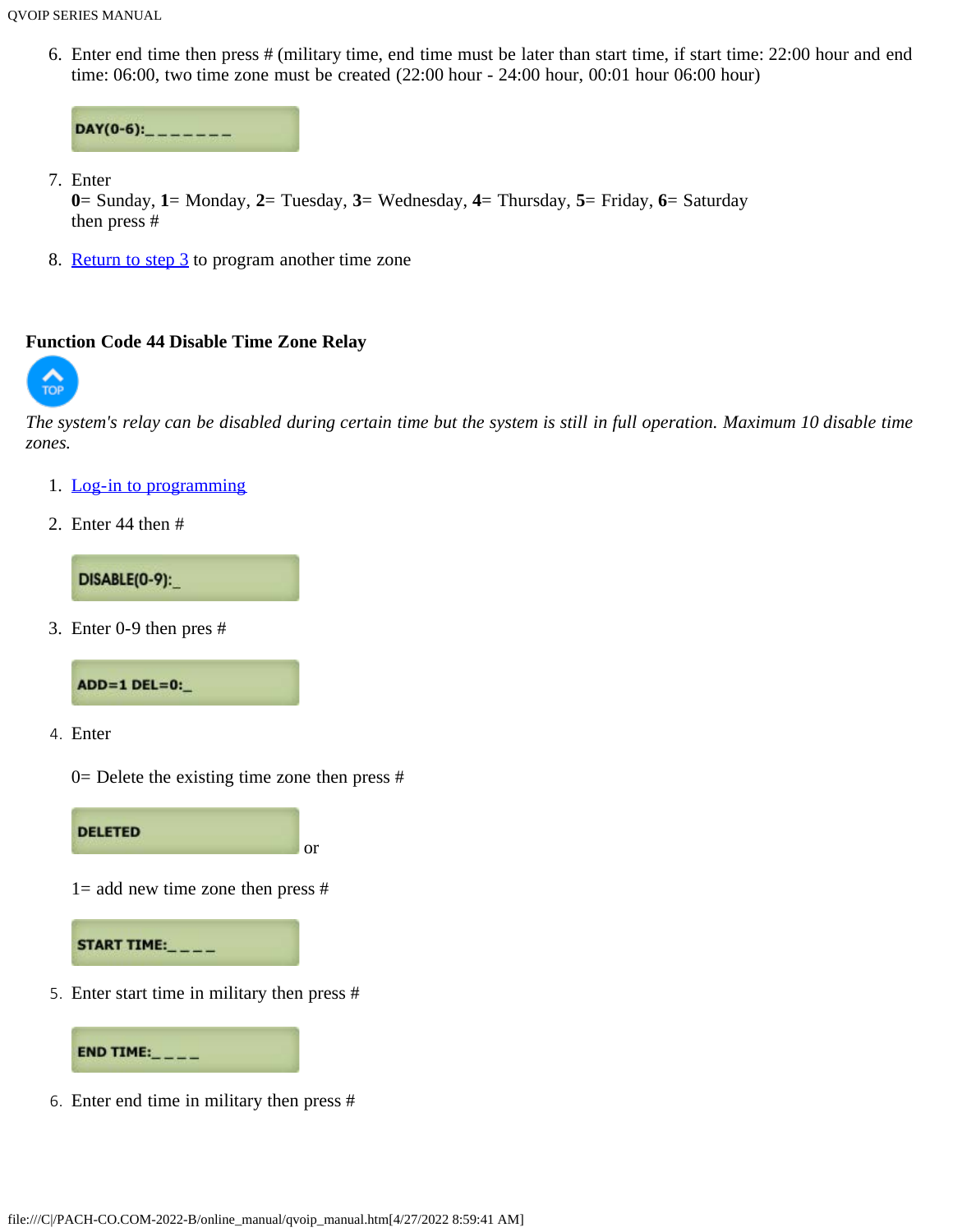$DAY(0-6)$ <sub>------</sub>

7. Enter

**0**= Sunday, **1**= Monday, **2**= Tuesday, **3**= Wednesday, **4**= Thursday, **5**= Friday, **6**= Saturday then press #

[Return to step 3 to program more time zone](#page-27-1)

#### <span id="page-28-0"></span>**Function Code 45 Relay 1 and 2 Unlock Timer**



*Relay 1 and 2 can be unlock using count down timer 01-98 hours or 00=lock or 99= unlimited unlock hold.*

- 1. [Log-in to programming](#page-5-2)
- 2. Enter 45 then #



3. Enter relay 1 (door 1) then press #



<span id="page-28-1"></span>**Function Code 46 Firmware Version**



*To check the system's firmware version*

- 1. [Log-in to programming](#page-5-2)
- 2. Enter 46 then #

V2.0 09/09/11

<span id="page-28-2"></span>**Function Code 48 PBX Enable**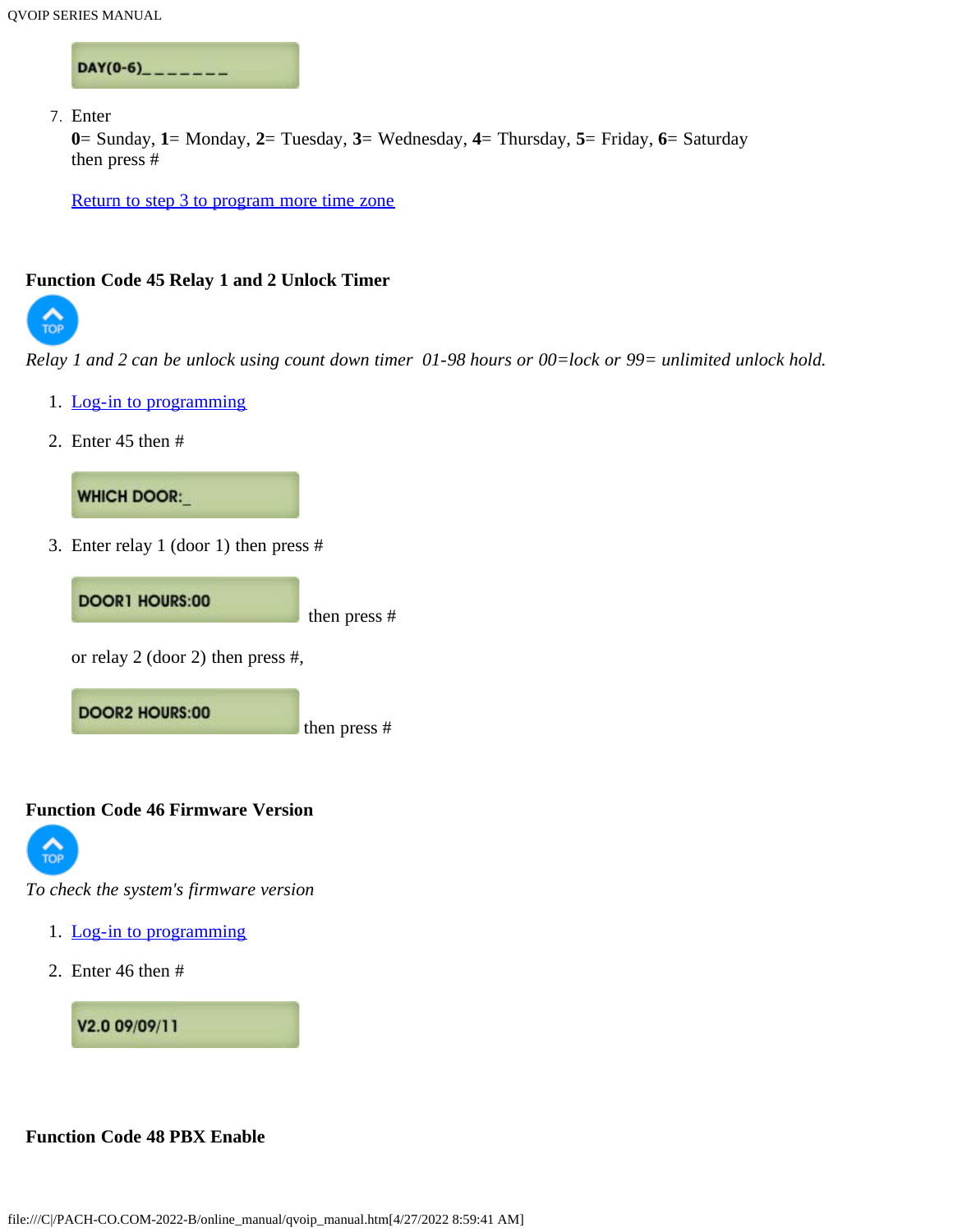

*If the system is installed behind a Private Branch Exchange (PBX) then 9 is necessary before dialing an outside line. If this function is enabled then the system can only be dialing an outside line, it cannot dial the extension.*

- 1. [Log-in to programming](#page-5-2)
- 2. Enter 48 then #



3. Enter 0= disable or 1= enable then press  $#$ 



4. Enter the number to access dial tone to dial an outside line, generally 9 is the default number for most PBX system, then press #



5. Select delay time for the PBX system to access dial tone, generally 2-3 second delay is plenty of time, then press #

#### <span id="page-29-0"></span>**Function Code 49 Edit Existing Access Code, Temporary Code and Special Code**



- 1. [Log-in to programming](#page-5-2)
- 2. Enter 49 then #



3. Editing an Access Code [click here](#page-8-2) or Editing a Temporary Code, [click here](#page-20-2) or Editing a Special code, then [click here](#page-21-3)

#### <span id="page-29-1"></span>**Function Code 50 Erase Memory to Factory Default**



*Warning: This function code will erase the memory to factory default, no way to restore them unless the database has been saved in the computer.*

1. [Log-in to programming](#page-5-2)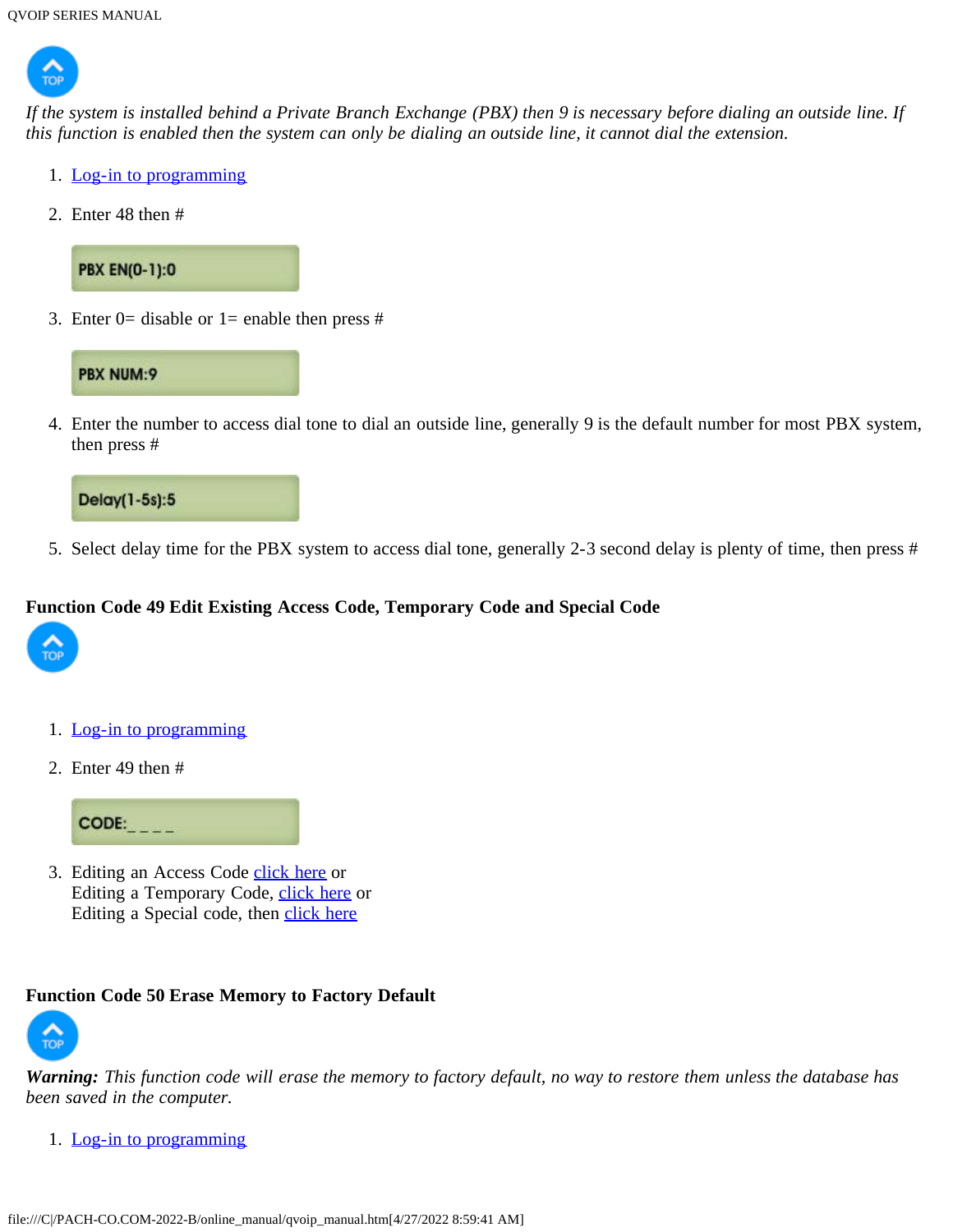2. Enter 50 then #

#### MEM DEFAULT(1):

3. Enter 0= cancel or 1= continue then press  $#$ 

**MEM DEFAULT WAIT** 

#### <span id="page-30-0"></span>**[Functio](#page-0-1)n Code 51 Welcome Screen**



*It consists of three segments and 16 characters for each segment*

- 1. [Log-in to programming](#page-5-2)
- 2. Enter 51 then #



3. 1st segment, enter the characters then press # see [Chapter 3](#page-5-0) for keypad layout

#### to scroll. Pres

4. 2nd segment, enter the characters then press # see [Chapter 3](#page-5-0) for keypad layout

#### <span id="page-30-1"></span>**CHAPTER** 5 **Operations**



# <span id="page-30-2"></span>**[5.1 Call](#page-0-1) from the System**



- 1. **Direct Call**: press # then directory code, see [function code 19](#page-16-0)
- 2. **Scrolling**: press 3 or 6 to scroll name then press # to call the selected name

# <span id="page-30-3"></span>**[5.2 Ope](#page-0-1)ning Door Remotely**



Relay 1 (door 1), press 9 Relay 2 (door 2), press 8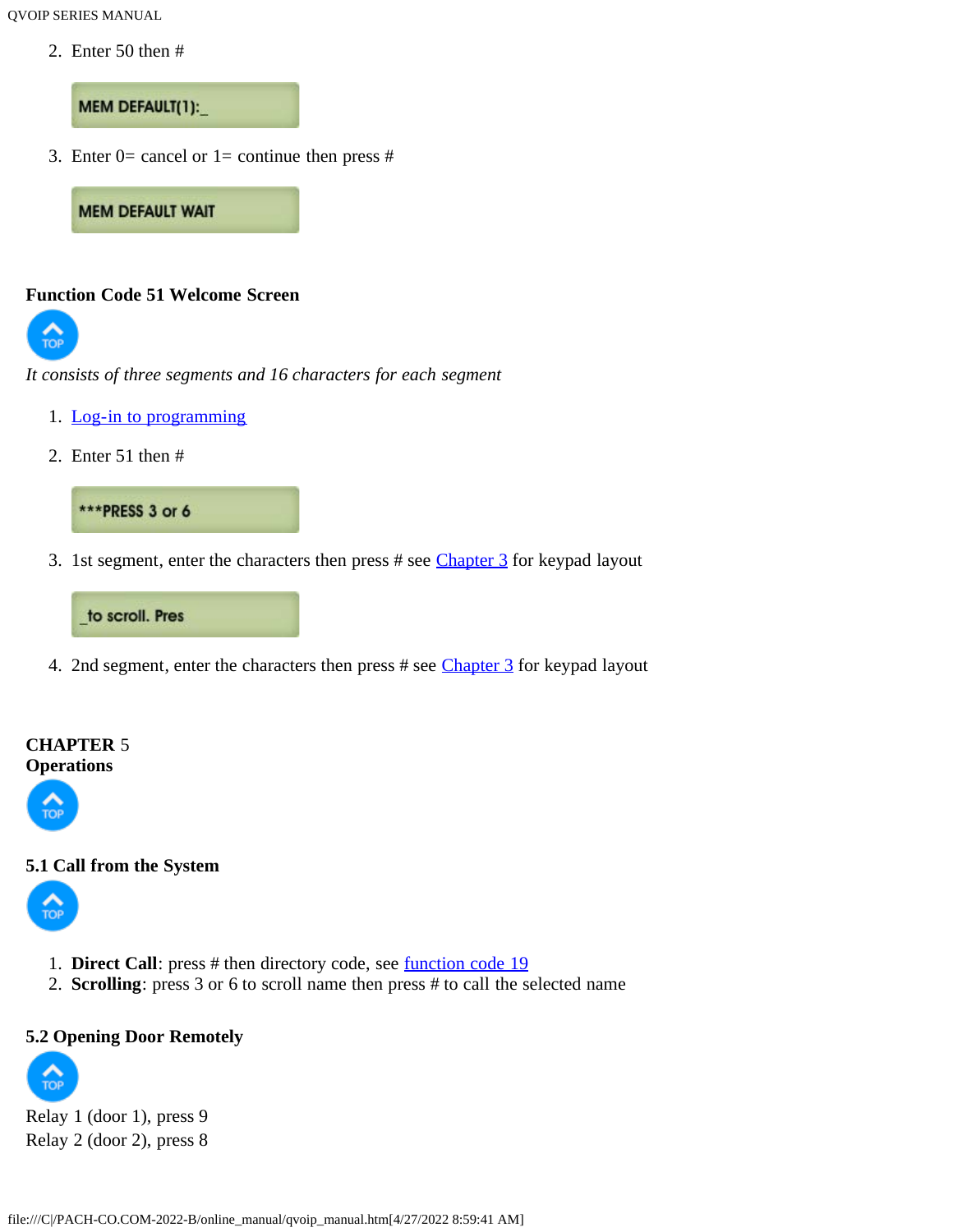# <span id="page-31-0"></span>**[5.3 Ope](#page-0-1)ning Door Using Access Code, Temporary Code, and Special Code**



*Access code Standard Operation is keyless entry code to open the door and door will be closed automatically, see [function code 06](#page-8-1)*

**Temporary Code** is used for limited number of times, maximum 10 times then the code will be expired, see *[function code](#page-19-2) [33](#page-19-2)*

*Special Code is used to unlock hold door and then use same code to lock the door, see [function code 34](#page-21-0)* Press \* (display will stop scrolling) then press the 4, 5, 6, 7 or 8 digit access code as programmed on [Function Code 09](#page-10-0)

# <span id="page-31-1"></span>**[5.4 Open](#page-0-1)ing Door Using Card, Temporary Card, and Special Card**



*The Quantum QVOIP Series has built-in card reader. The door can be access using UFOB, UCLAM or UISO. Card Standard Operation* is used to open the door and door will be closed automatically, see *[function code 10](#page-0-0)* **Temporary Card** is used for limited of times, maximum 10 times then the card will be expired, see *[function code 35](#page-22-0)* **Special Card** is used to unlock hold door and then use same card to lock the door, see *function code* 36

*Pach and Company UFOB, UCLAM and UISO must be used to have access to the card reader. Other manufacturers card will not work.*

Swipe the card or keyfob as shown below. The card reader antenna is mounted behind the black square window.



#### <span id="page-31-2"></span>**5.5 Extending Talk Time**



The talk time timer is set on <u>function code 27</u>. The warning beep will be heard one minute before the talk time is expired. It can be extended more another full cycle by pressing #

# **5.6 Call the System from Remote Location**



1. *The system must be install in [Intercom and Call Forwarding Mode Wiring Diagram](#page-0-0) or [Call Forwarding Mode](#page-0-0)*